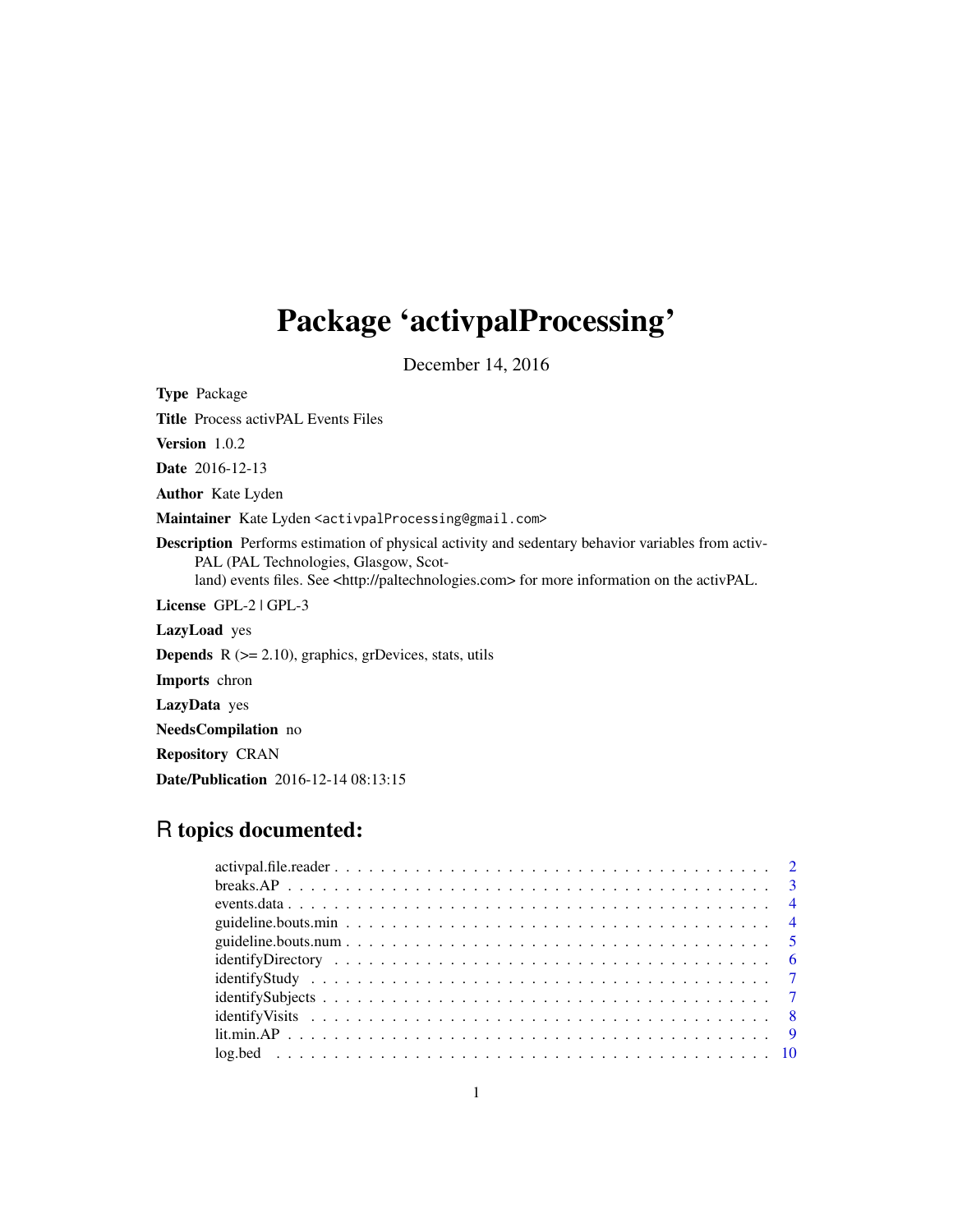## <span id="page-1-0"></span>2 activpal.file.reader

| Index |                                                                                                                                   |  |
|-------|-----------------------------------------------------------------------------------------------------------------------------------|--|
|       |                                                                                                                                   |  |
|       |                                                                                                                                   |  |
|       |                                                                                                                                   |  |
|       |                                                                                                                                   |  |
|       |                                                                                                                                   |  |
|       |                                                                                                                                   |  |
|       | $prolonged. sed. bouts.num \ldots \ldots \ldots \ldots \ldots \ldots \ldots \ldots \ldots \ldots \ldots 20$                       |  |
|       |                                                                                                                                   |  |
|       |                                                                                                                                   |  |
|       | Physical Activity Intervention $8\ 2\ \ldots \ldots \ldots \ldots \ldots \ldots \ldots \ldots \ldots \ldots \ldots \ldots \ldots$ |  |
|       |                                                                                                                                   |  |
|       |                                                                                                                                   |  |
|       |                                                                                                                                   |  |
|       |                                                                                                                                   |  |
|       |                                                                                                                                   |  |
|       |                                                                                                                                   |  |
|       |                                                                                                                                   |  |

<span id="page-1-1"></span>activpal.file.reader *Read in activPAL Events File*

## Description

This function reads in the events file generated by the activPAL software. Some AP events files use julian time with the origin month=12,day=30,year=1899. This function converts julian time to "%Y-%m-%d %H:%M:%S" format

#### Usage

activpal.file.reader(file.name.and.path)

## Arguments

file.name.and.path

character string identifying the path to the file of interest

#### Value

A data frame with 6 columns identical to events file. Columns are renamed: 1) time=Time, 2) datacount=DataCount (samples), 3) interval=Interval (s), 4) activity=ActivityCode (0-sedentary, 1=standing, 2=stepping), 5) cumulativesteps=CumulativeStepCount, and 6) methrs=Activity Score (MET.h)

## Author(s)

John Staudenmayer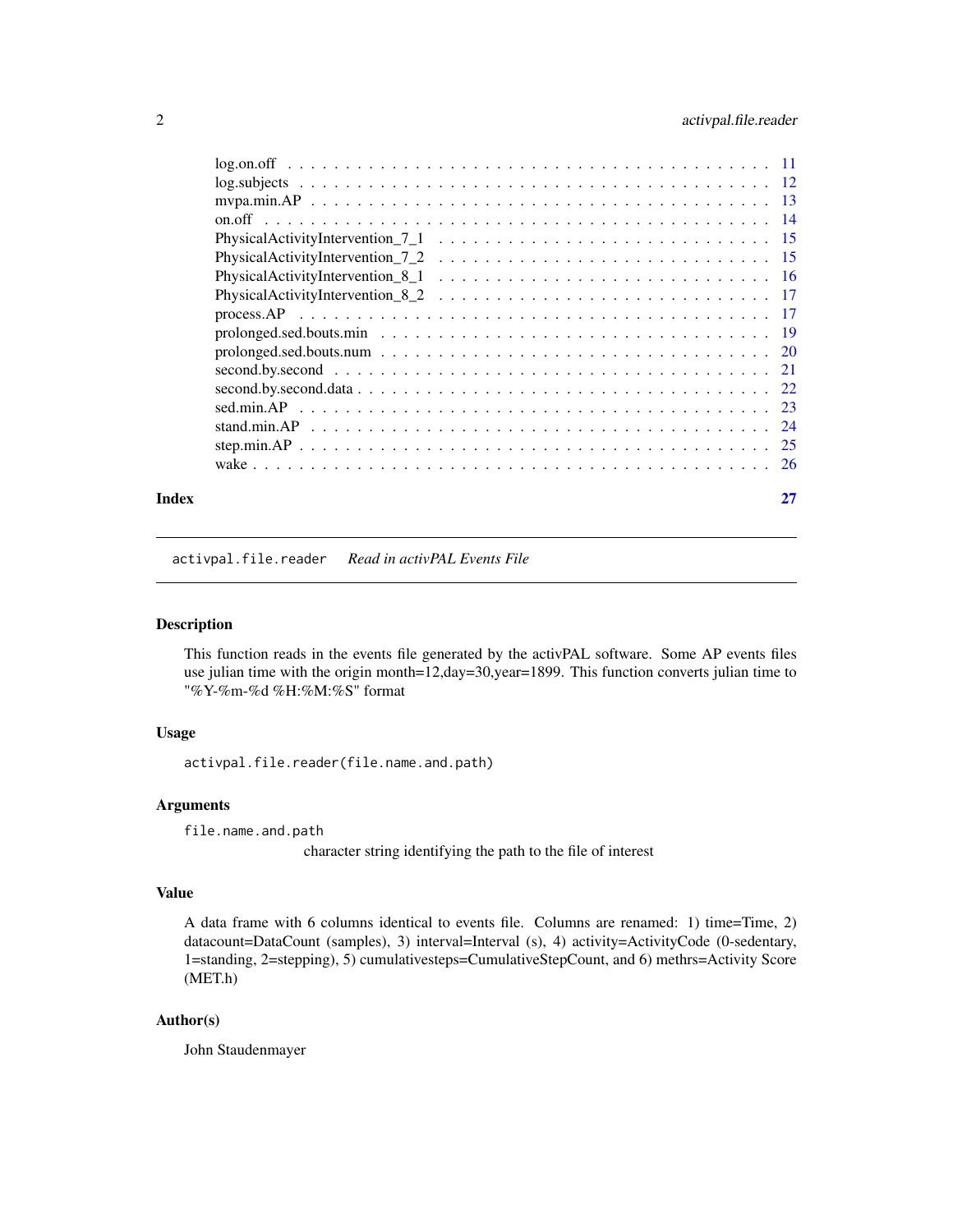#### <span id="page-2-0"></span>breaks.AP 3

## Examples

```
## Not run:
activpal.file.reader("/Users/jsmith/Documents/...")
activpal.file.reader("C:/Documents and Settings/...")
```
## End(Not run)

breaks.AP *Estimate the Number of Sit to Stand Transitions*

## Description

This function estimates the number of sit to stand transitions. This function works on a numeric vector where 0 indicates sitting, 1 indicates standing and 2 indicates stepping. The sum of the instances AP posture transitions from 0 to 1 or 0 to 2.

## Usage

```
breaks.AP(posture)
```
## Arguments

posture a numeric vector (in any epoch) where 0 indicates sitting, 1 indicates standing and 2 indicates stepping.

#### Value

Numeric value indicating breaks from sitting

#### Author(s)

John Staudenmayer

#### Examples

data(second.by.second) posture <- second.by.second.data\$ap.posture

breaks.AP(posture)

# summarize by date tapply(second.by.second.data\$ap.posture, second.by.second.data\$date, breaks.AP)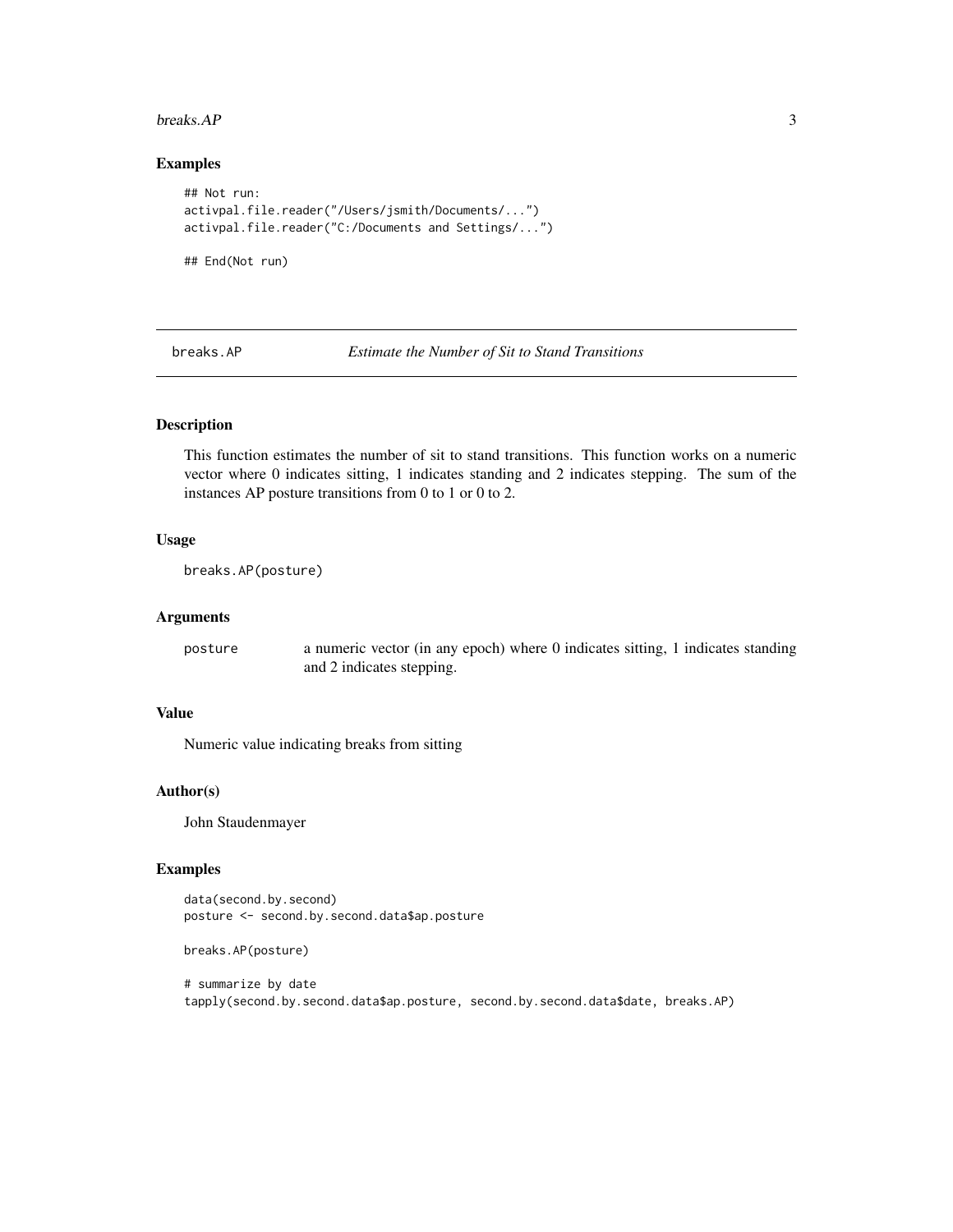<span id="page-3-0"></span>

#### Description

This data frame is an example of the data frame generated when the function activpal.file.reader is used to read in the activpal events file generated by the activpal software

#### Usage

data(events.data)

#### Format

A data frame with 1001 observations on the following 6 variables.

time a factor vector datacount a integer vector interval a numeric vector activity a integer vector cumulativesteps a integer vector methrs a numeric vector

#### Details

Example of file generated by activpal.file.reader function

## Examples

data("events.data",package="activpalProcessing")

<span id="page-3-1"></span>guideline.bouts.min *Estimate Minutes Spent in Bouts of Activity that Qualify Towards Meeting the Physical Activity Guidelines*

## Description

This function calculates time spent in guideline minutes (bouts of MVPA (>=3 METs) that last at least 10 min. Allows for 20

#### Usage

guideline.bouts.min(mets)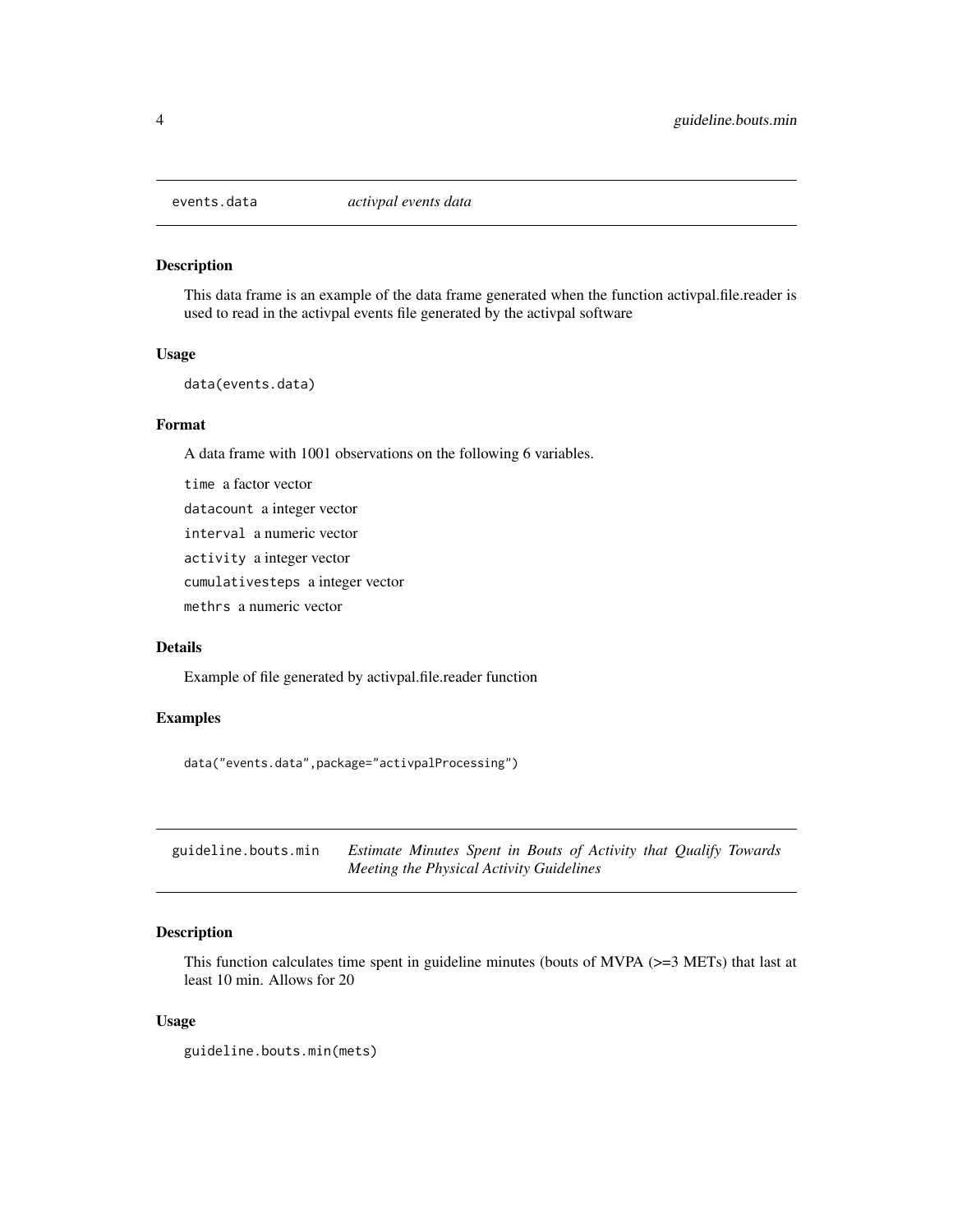#### <span id="page-4-0"></span>**Arguments**

mets mets is a second-by-second numeric vector

## Value

numeric value indicating number of minutes spent in guideline bouts

#### Author(s)

John Staudenmayer

#### See Also

[guideline.bouts.num](#page-4-1)

## Examples

data(second.by.second) mets <- second.by.second.data\$mets

```
guideline.bouts.min(mets)
```
# summarize by date tapply(second.by.second.data\$mets, second.by.second.data\$date, guideline.bouts.min)

<span id="page-4-1"></span>

| guideline.bouts.num | Estimate the Number of Bouts of Activity that Qualify Towards Meet- |
|---------------------|---------------------------------------------------------------------|
|                     | ing the Physical Activity Guidelines                                |

## Description

This function calculates the number of guideline bouts (bouts of MVPA (>=3 METs) that last at least 10 min. Allows for 20 percent of time below 3 METs i.e. if bout is 10 min long, 2 min can be <3 METs

#### Usage

```
guideline.bouts.num(mets)
```
#### Arguments

mets mets is a second-by-second numeric vector

## Value

numeric value indicating the number of guideline bouts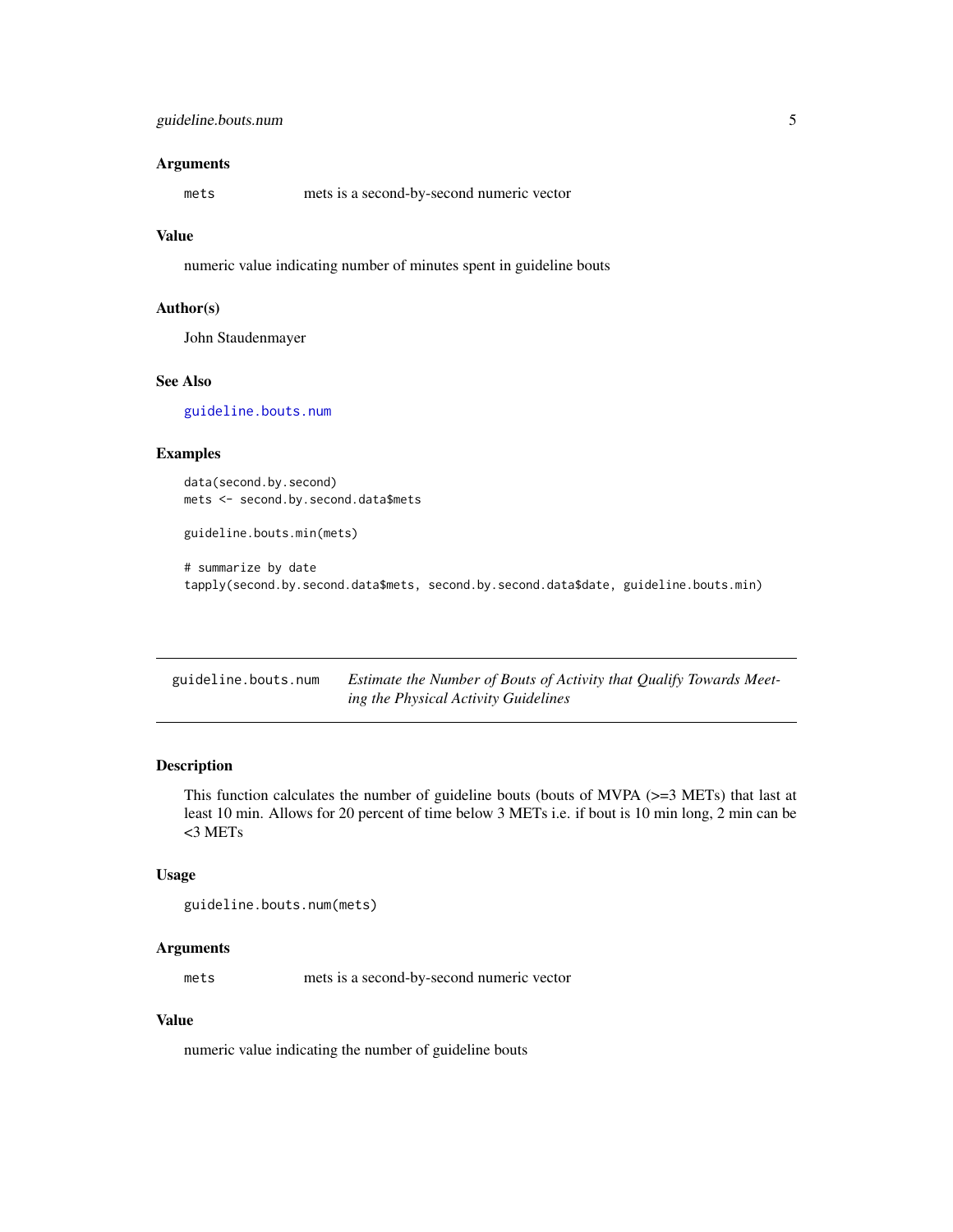#### <span id="page-5-0"></span>Author(s)

John Staudenmayer

#### See Also

[guideline.bouts.min](#page-3-1)

#### Examples

```
data(second.by.second)
mets <- second.by.second.data$mets
```
guideline.bouts.num(mets)

```
# summarize by date
tapply(second.by.second.data$mets, second.by.second.data$date, guideline.bouts.num)
```
identifyDirectory *Identify Working Directory*

#### Description

This function identifies the path to the folder where data files and logs are saved. Results files will also be saved to this folder

#### Usage

```
identifyDirectory(path)
```
## Arguments

path A character string identifying the path to the working directory

## Value

A character string identifying the path to the working directory

#### Author(s)

Kate Lyden

## Examples

```
## Not run:
identifyDirectory("/Users/jsmith/Documents/...")
identifyDirectory("C:/Documents and Settings/...")
```
## End(Not run)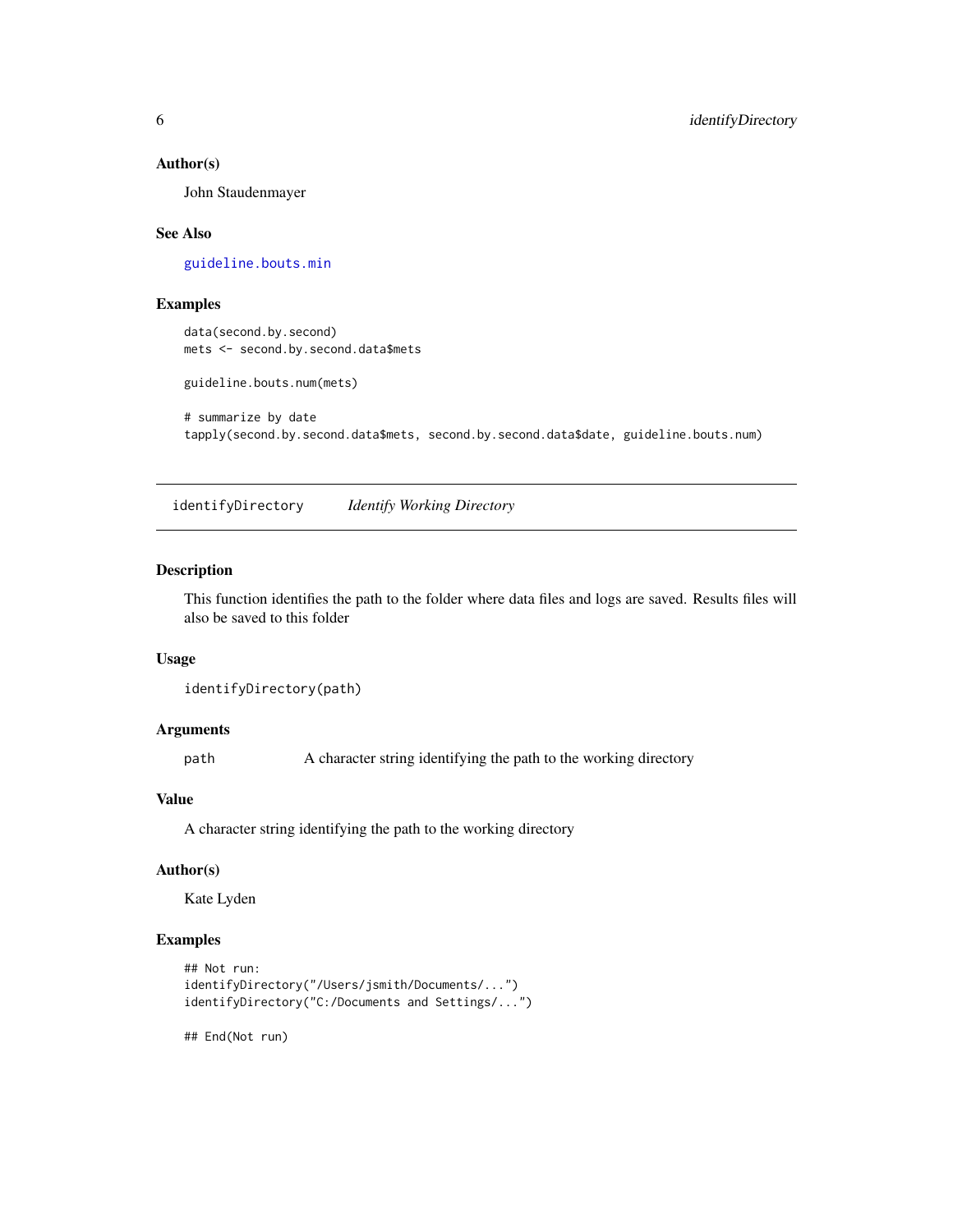<span id="page-6-0"></span>

## Description

This function identifies the study name. This function helps ensure the correct data are being processed. Study name is identified from the log of subjects.

#### Usage

```
identifyStudy(directory, name.of.log.subjects)
```
## Arguments

| directory            | Directory is a character string identifying the path to the working directory, de- |
|----------------------|------------------------------------------------------------------------------------|
|                      | fault value is directory                                                           |
| name.of.log.subjects |                                                                                    |
|                      | character string identifying the name of the log of subjects                       |

## Value

character string identifying study name

#### Author(s)

Kate Lyden

## Examples

```
## Not run:
identifyStudy("/Users/jsmith/Documents...log.subjects.csv")
```
## End(Not run)

identifySubjects *Identify Subjects in Study*

## **Description**

This function identifies subject that have AP files to be processed

## Usage

identifySubjects(directory=directory, name.of.log.subjects)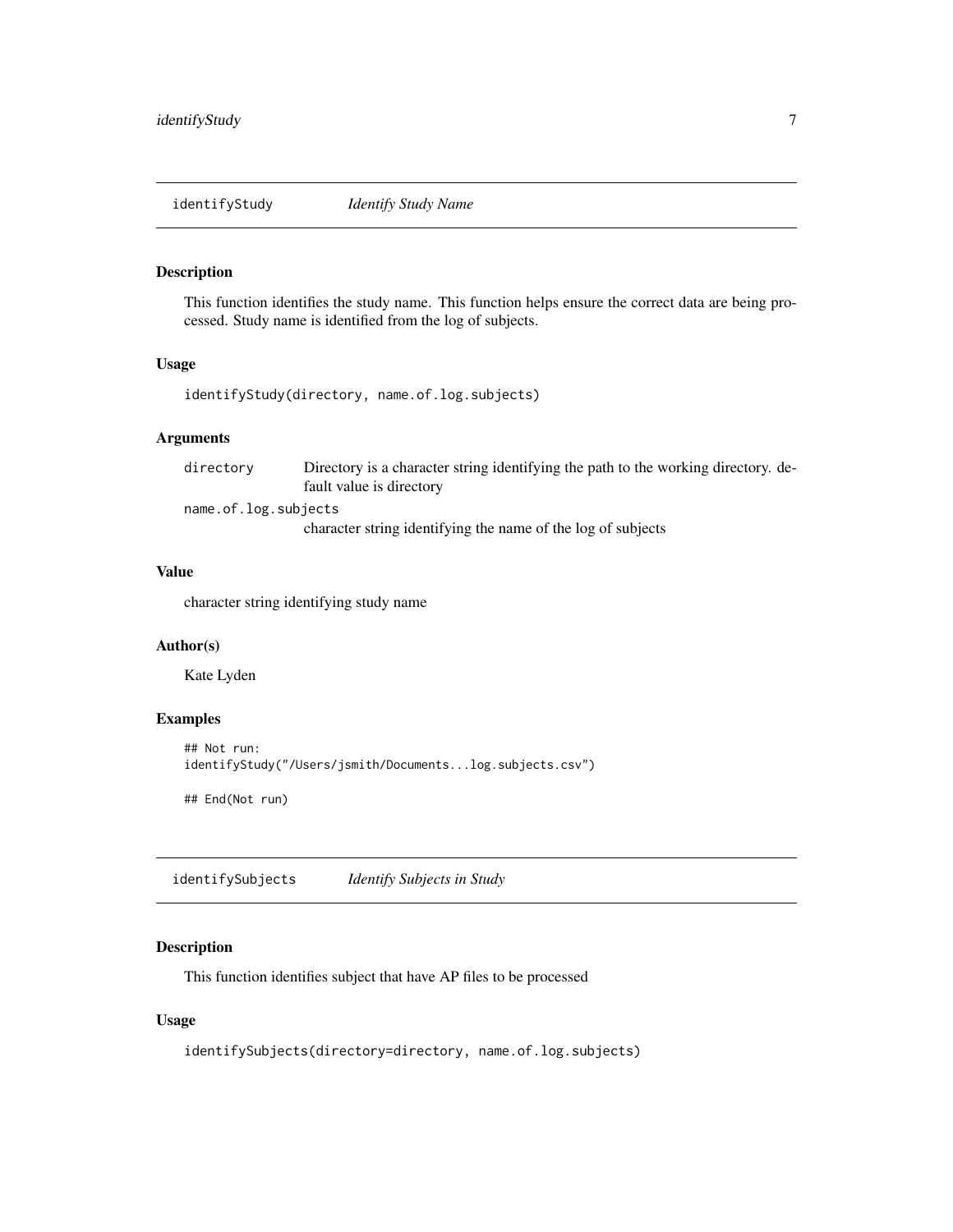## <span id="page-7-0"></span>Arguments

| directory            | Directory is a character string identifying the path to the working directory. De- |
|----------------------|------------------------------------------------------------------------------------|
|                      | fault value is directory                                                           |
| name.of.log.subjects |                                                                                    |

character string identifying the name of the log of subjects

#### Value

A vector of subject IDs

#### Author(s)

Kate Lyden

#### Examples

```
## Not run:
identify.study("/Users/jsmith/Documents...log.subjects")
```
## End(Not run)

identifyVisits *Identify Visits in Study*

## Description

This function identifies visits that have AP files to be processed

## Usage

```
identifyVisits(directory=directory, name.of.log.subjects)
```
## Arguments

| directory            | Directory is a character string identifying the path to the working directory. De- |
|----------------------|------------------------------------------------------------------------------------|
|                      | fault value is directory                                                           |
| name.of.log.subjects |                                                                                    |

character string identifying the name of the log of subjects

#### Value

A vector of visit names

#### Author(s)

Kate Lyden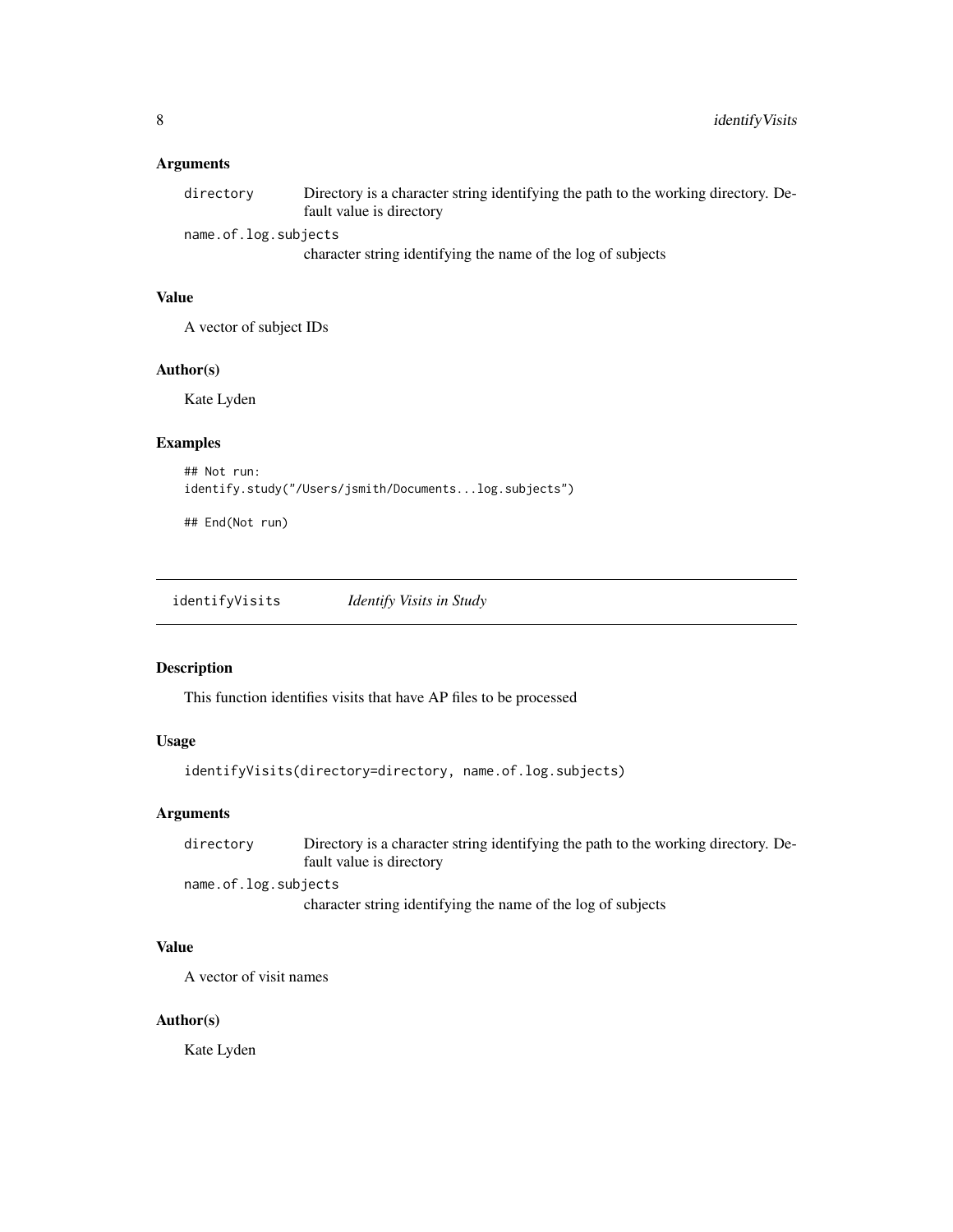#### <span id="page-8-0"></span>lit.min.AP 99

## Examples

```
## Not run:
identifyVisits("/Users/jsmith/Documents/...log.subjects.csv")
```
## End(Not run)

<span id="page-8-1"></span>lit.min.AP *Estimate Time in Light Intensity Activity*

## Description

This function estimates time spent in light intensity activity. Light intensity activity is activity in the standing or stepping posture and between 1.5-2.99 METs.

#### Usage

lit.min.AP(mets, posture, epoch = 1)

## Arguments

| mets    | mets is a vector of met values                                                                                                   |
|---------|----------------------------------------------------------------------------------------------------------------------------------|
| posture | posture is a vector of values 0-2 indicating $0$ =sitting, 1=standing, 2=stepping                                                |
| epoch   | numeric value indicating what epoch (in seconds) the data are in (e.g. $60 = 1$<br>minute epochs). The default value is 1 second |

## Details

The default settings of the AP assign a met value of 1.25 to sitting, 1.4 to standing and estimates a met value for stepping activities. Cadence is used to estimate mets for stepping. Although the default met value for standing is 1.4, which is below the traditional met threshold for light intensity, standing is always considered light because it is an upright posture and only seated activities are considered sedentary

#### Value

a numeric value indicating hours spent in light intensity activity

#### Author(s)

Kate Lyden

## See Also

[sed.min.AP](#page-22-1) [mvpa.min.AP](#page-12-1)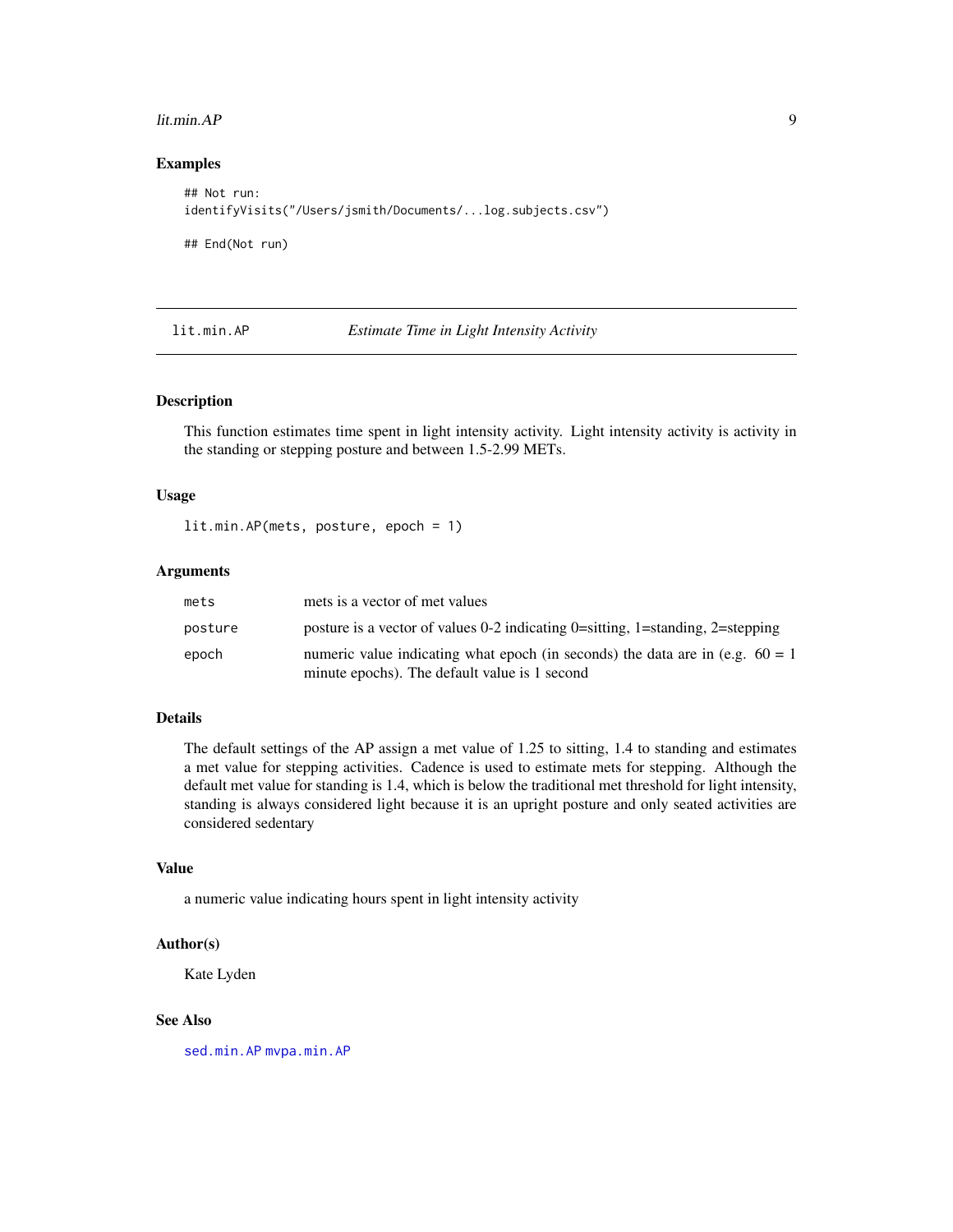<span id="page-9-0"></span>10 log.bed and the state of the state of the state of the state of the state of the state of the state of the state of the state of the state of the state of the state of the state of the state of the state of the state of

#### Examples

```
data(second.by.second.data)
mets <- second.by.second.data$mets
posture <- second.by.second.data$ap.posture
lit.min.AP(mets,posture,epoch=1)
```
log.bed *Example of a Bed Log*

## Description

This data frame is an example of a bed log. Bed logs need to be in this format to work with this package. If no bed log is provided all wear time will be included in analysis

#### Usage

data(log.bed)

## Format

A data frame with 32 observations on the following 15 variables.

id a numeric vector

visit a factor with levels visit 2 visit1 visit2

study a factor with levels PhysicalActivityIntervention

date.out.month a numeric vector

date.out.day a numeric vector

date.out.year a numeric vector

time.out.hour a numeric vector

time.out.minute a numeric vector

- time.out.seconds a numeric vector
- date.in.month a numeric vector
- date.in.day a numeric vector
- date.in.year a numeric vector
- time.in.hour a numeric vector
- time.in.minute a numeric vector
- time.in.seconds a numeric vector

## Details

Example bed log. Data are made up for 2 subjects each (id=7  $\&$  8) and 2 visits (visit= 1  $\&$  2)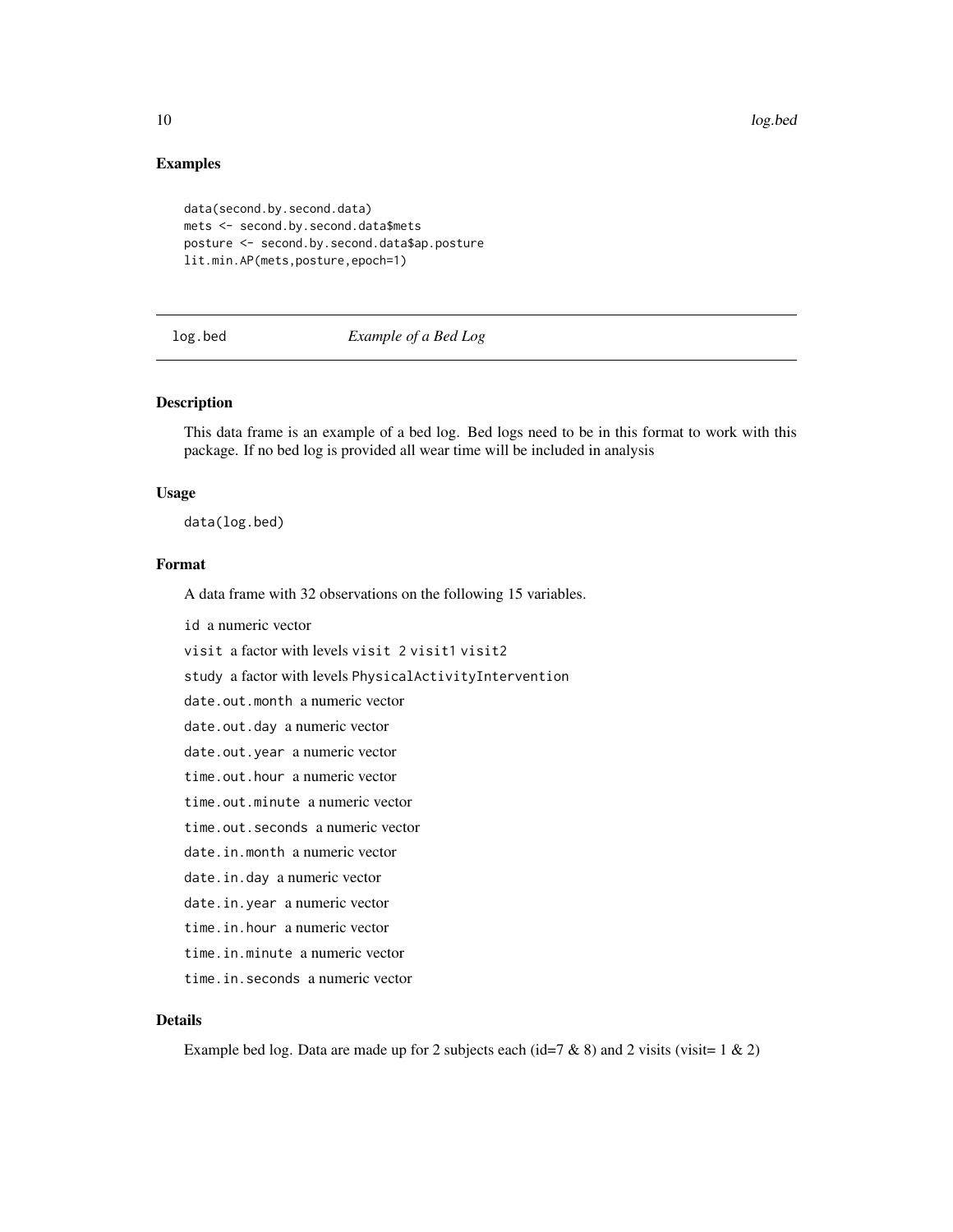#### <span id="page-10-0"></span> $log.o**f**$  11

## Examples

```
# load example bed log
data("log.bed",package="activpalProcessing")
```
log.on.off *Example on/off Log*

## Description

This data frame is an example of an on/off log. If no on/off log is provided all AP data will be included in analysis

#### Usage

data(log.on.off)

## Format

A data frame with 59 observations on the following 15 variables.

id a numeric vector

visit a factor with levels visit1 visit2

study a factor with levels PhysicalActivityIntervention

date.on.month a numeric vector

date.on.day a numeric vector

date.on.year a numeric vector

time.on.hour a numeric vector

time.on.minute a numeric vector

time.on.seconds a numeric vector

date.off.month a numeric vector

date.off.day a numeric vector

date.off.year a numeric vector

time.off.hour a numeric vector

time.off.minute a numeric vector

time.off.seconds a numeric vector

## Details

Example bed log. Data are made up for 2 subjects and 2 visits each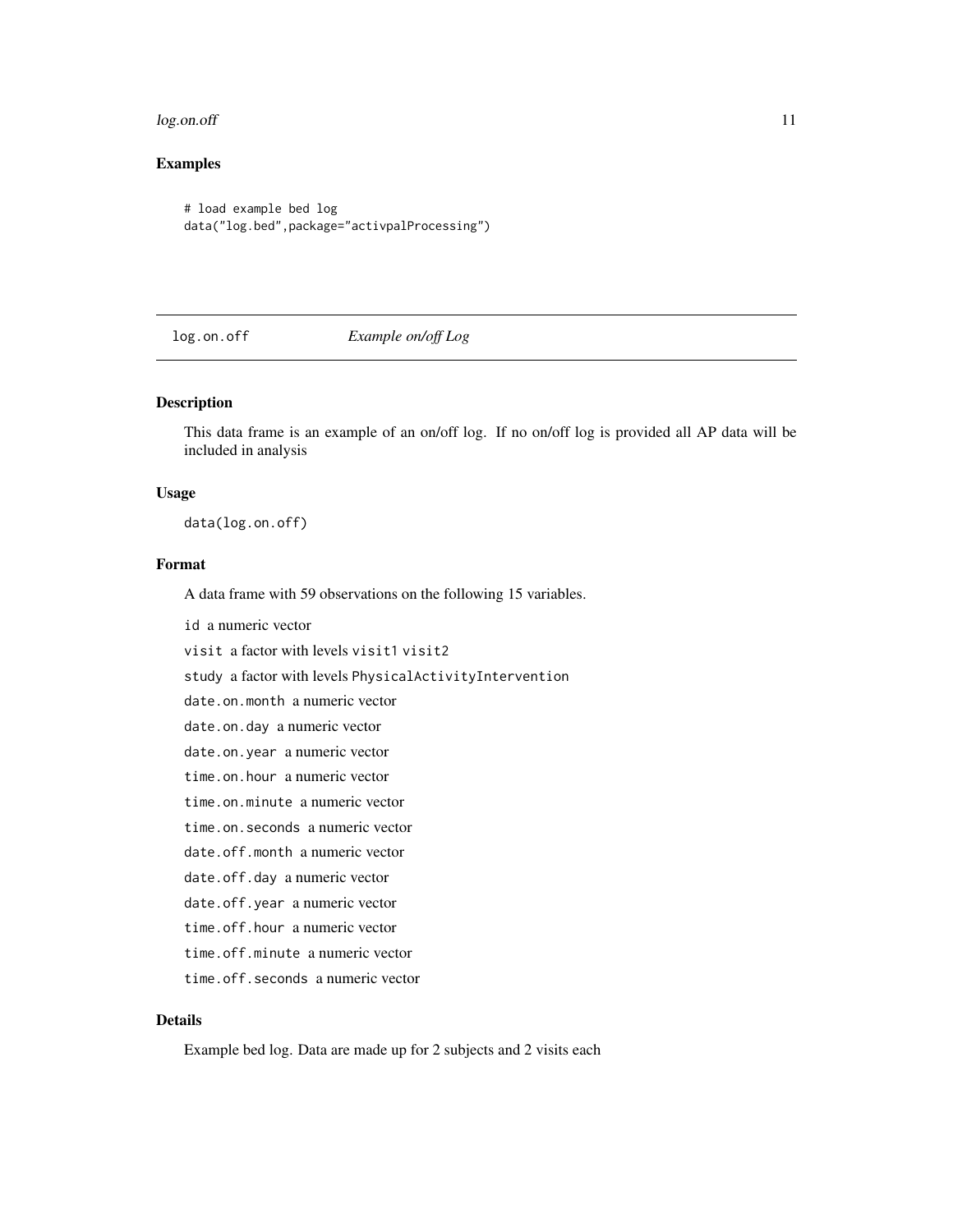## Examples

```
# load example on.off log
data("log.on.off",package="activpalProcessing")
```
log.subjects *Example Log of Subjects*

## Description

This data frame provides a list of all subjects and visits that have AP data to be processed. Also provides the name of the study of interest

#### Usage

data(log.subjects)

#### Format

A data frame with 4 observations on the following 3 variables.

id a numeric vector

visit a factor with levels visit1 visit2

study a factor with levels PhysicalActivityIntervention

## Details

Example bed log. Data are made up for 2 subjects and 2 visits each

## Examples

```
# load example subject log
data("log.subjects",package="activpalProcessing")
```
<span id="page-11-0"></span>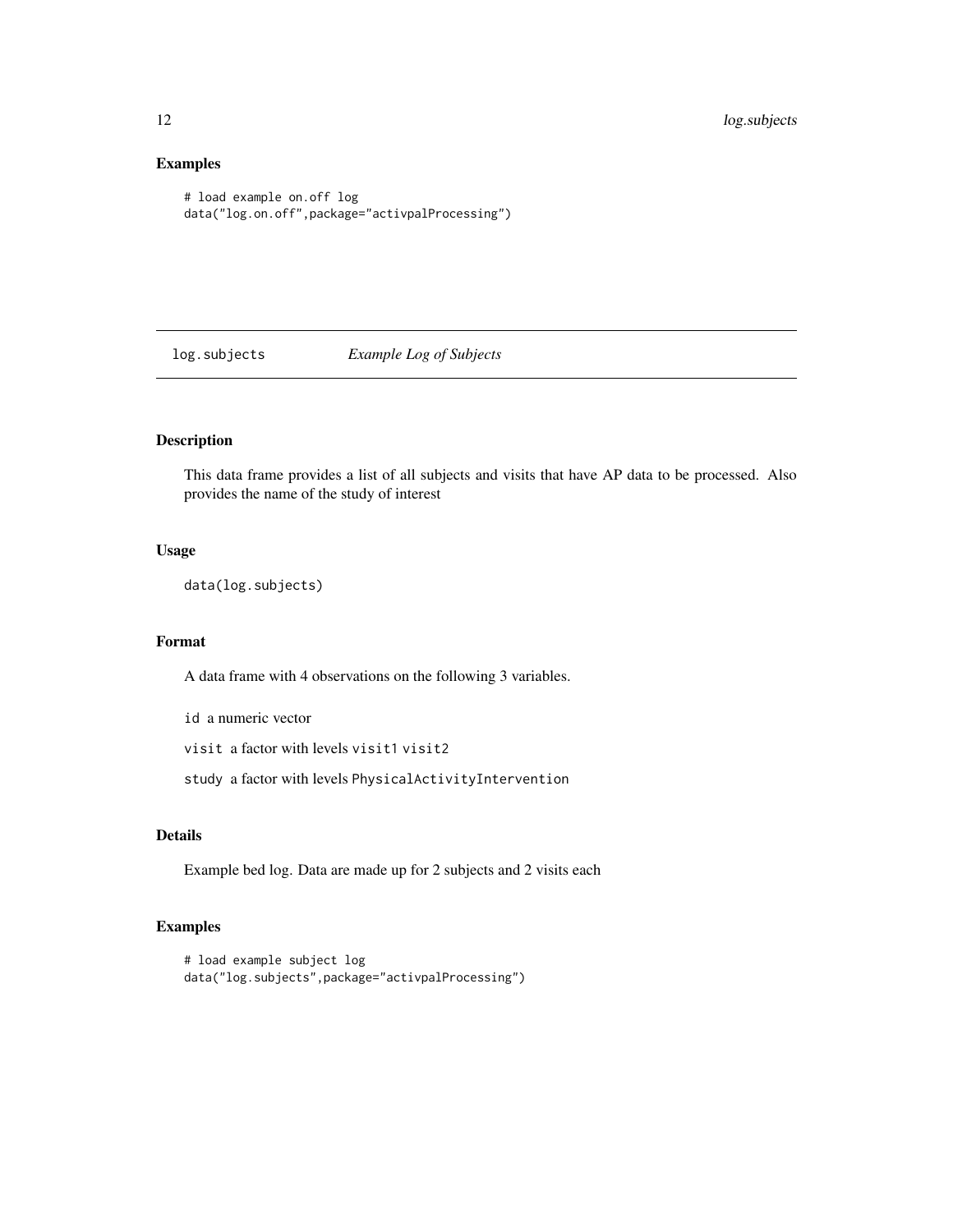<span id="page-12-1"></span><span id="page-12-0"></span>

## Description

This function estimates time spent in moderate-to-vigorous intensity activity (MVPA). MVPA is  $\text{activity} >= 3 \text{ METs}.$ 

#### Usage

mvpa.min.AP(mets,epoch)

## Arguments

| mets  | mets is a vector of met values                                                                                                   |
|-------|----------------------------------------------------------------------------------------------------------------------------------|
| epoch | numeric value indicating what epoch (in seconds) the data are in (e.g. $60 = 1$<br>minute epochs). The default value is 1 second |

#### Value

a numeric value indicating hours spent in mvpa

#### Author(s)

Kate Lyden

#### See Also

[sed.min.AP](#page-22-1) [lit.min.AP](#page-8-1)

## Examples

data(second.by.second) mets <- second.by.second.data\$mets

```
mvpa.min.AP(mets,epoch=1)
```
# summarize by date tapply(second.by.second.data\$mets, second.by.second.data\$date,mvpa.min.AP,epoch=1)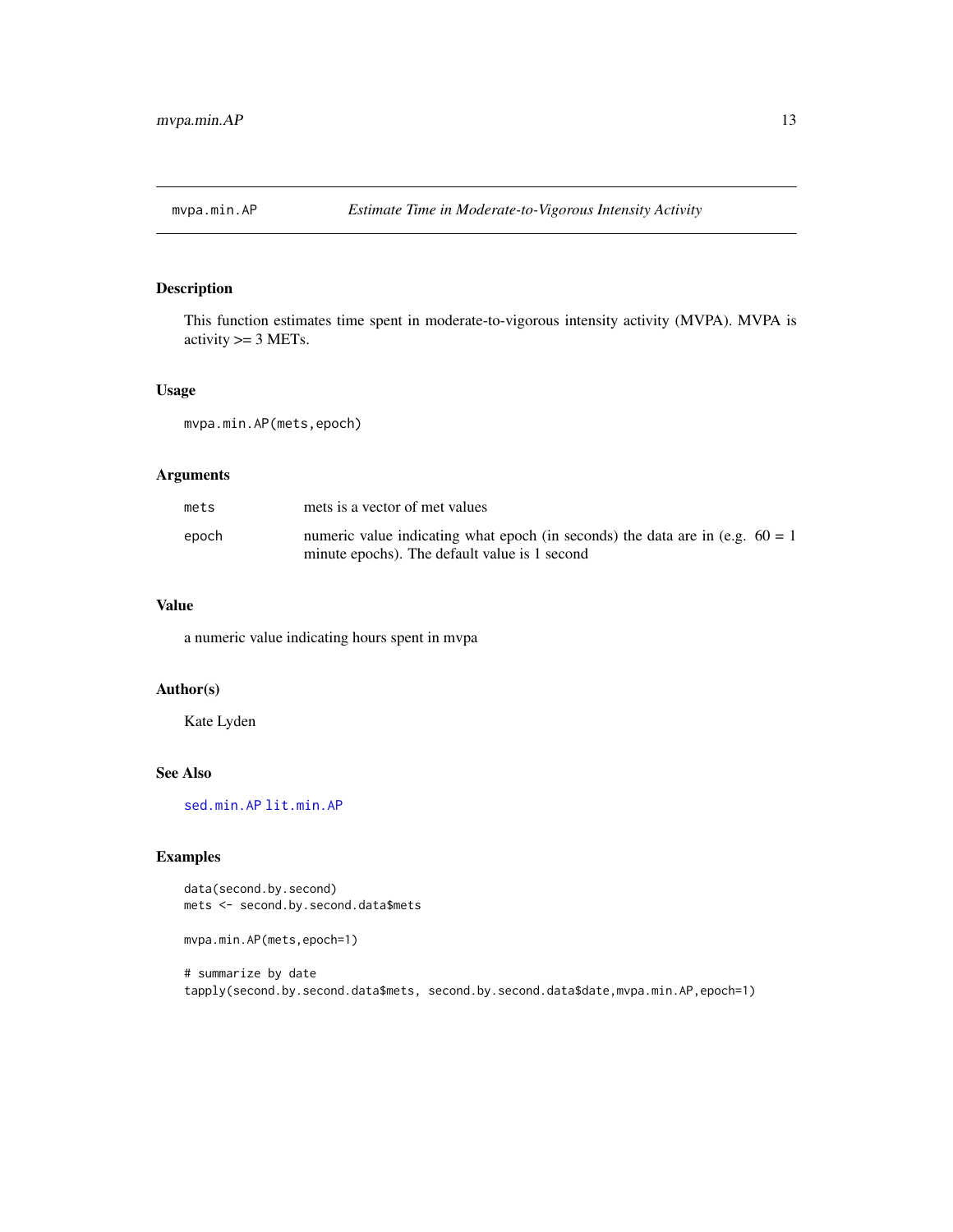<span id="page-13-0"></span>14 on.off

on.off *Read in on/off log and Identify on/off Times in Second-by-Second AP Events File*

## Description

This function reads in on/off log and marks on/off time in sec-by-second file. On/off log must be in correct format. A column named "off" will be added to the second-by-second file. 1 indicates the device is off and 0 indicates the device is on.

#### Usage

```
on.off(directory = directory, id, visit, name.of.log.on.off, data)
```
## Arguments

| directory          | Directory is a character string identifying the path to the working directory. De-<br>fault value is directory                                        |  |
|--------------------|-------------------------------------------------------------------------------------------------------------------------------------------------------|--|
| id                 | Character string identifying the id of the subject of interest. This argument<br>should correspond to the id used in the on/off log                   |  |
| visit              | Character string identifying the visit of interest for the subject. This argument<br>should correspond to the visit identifier used in the on/off log |  |
| name.of.log.on.off |                                                                                                                                                       |  |
|                    | Character string identifying the name of the on/off log                                                                                               |  |
| data               | data is the second-by-second AP events file                                                                                                           |  |

## Value

A data frame with the column "off" added to the sec-by-sec AP events file

## Note

Follow the example on/off log provided with this package (log.on.off)

## Author(s)

Kate Lyden

## Examples

```
## Not run:
on.off(directory,log.on.off,data)
```
## End(Not run)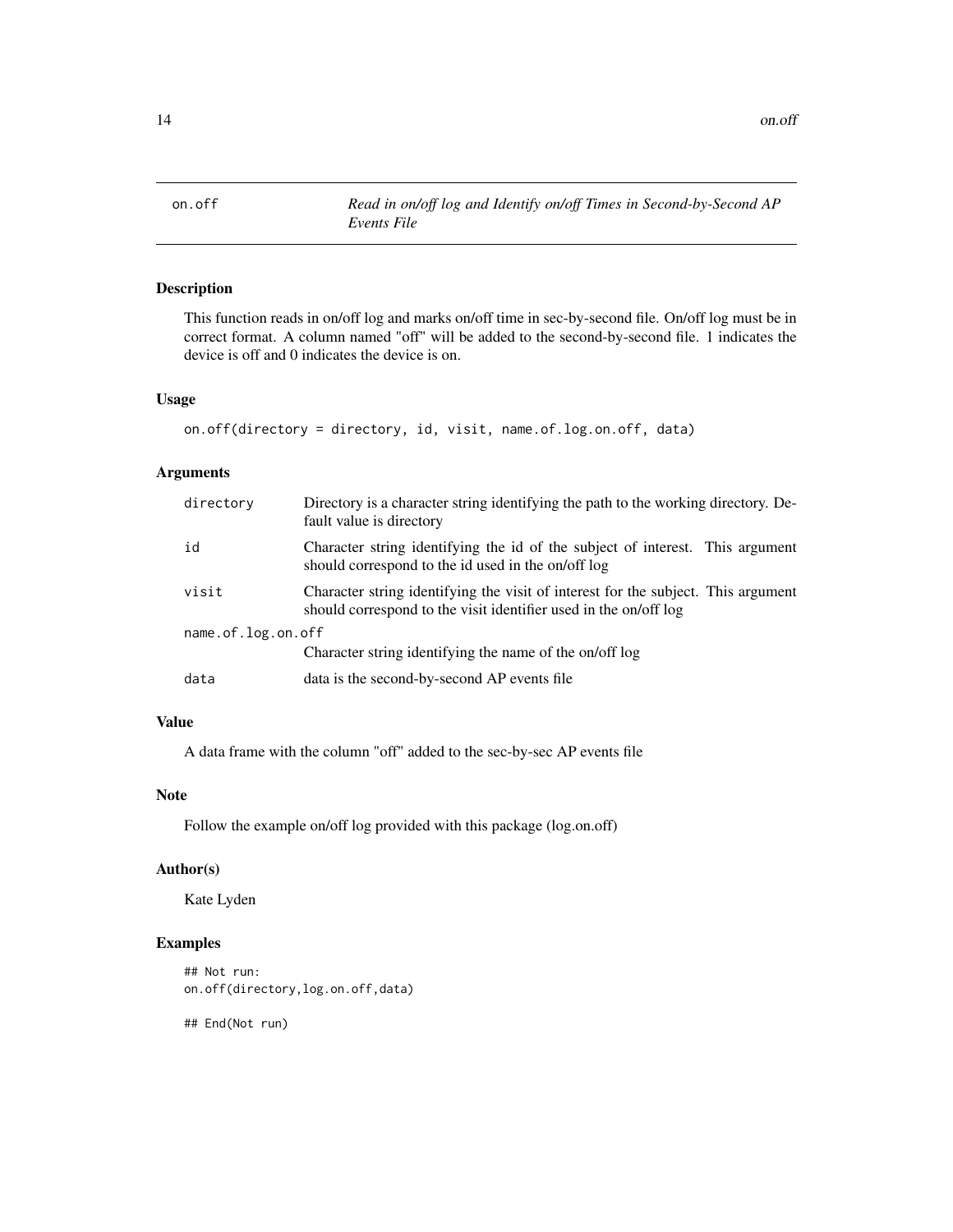<span id="page-14-0"></span>PhysicalActivityIntervention\_7\_1 *Example AP Events File*

## Description

This data frame is an example AP events file (as downloaded from the AP software)

## Usage

```
data(PhysicalActivityIntervention_7_1)
```
## Format

A data frame with 40386 observations on the following 6 variables.

Time a numeric vector DataCount..samples. a numeric vector Interval..s. a numeric vector ActivityCode..0.sedentary..1..standing..2.stepping. a numeric vector CumulativeStepCount a numeric vector Activity.Score..MET.h. a numeric vector

#### Examples

data(PhysicalActivityIntervention\_7\_1)

PhysicalActivityIntervention\_7\_2 *Example AP Events File*

## Description

This data frame is an example AP events file (as downloaded from the AP software).

## Usage

data(PhysicalActivityIntervention\_7\_2)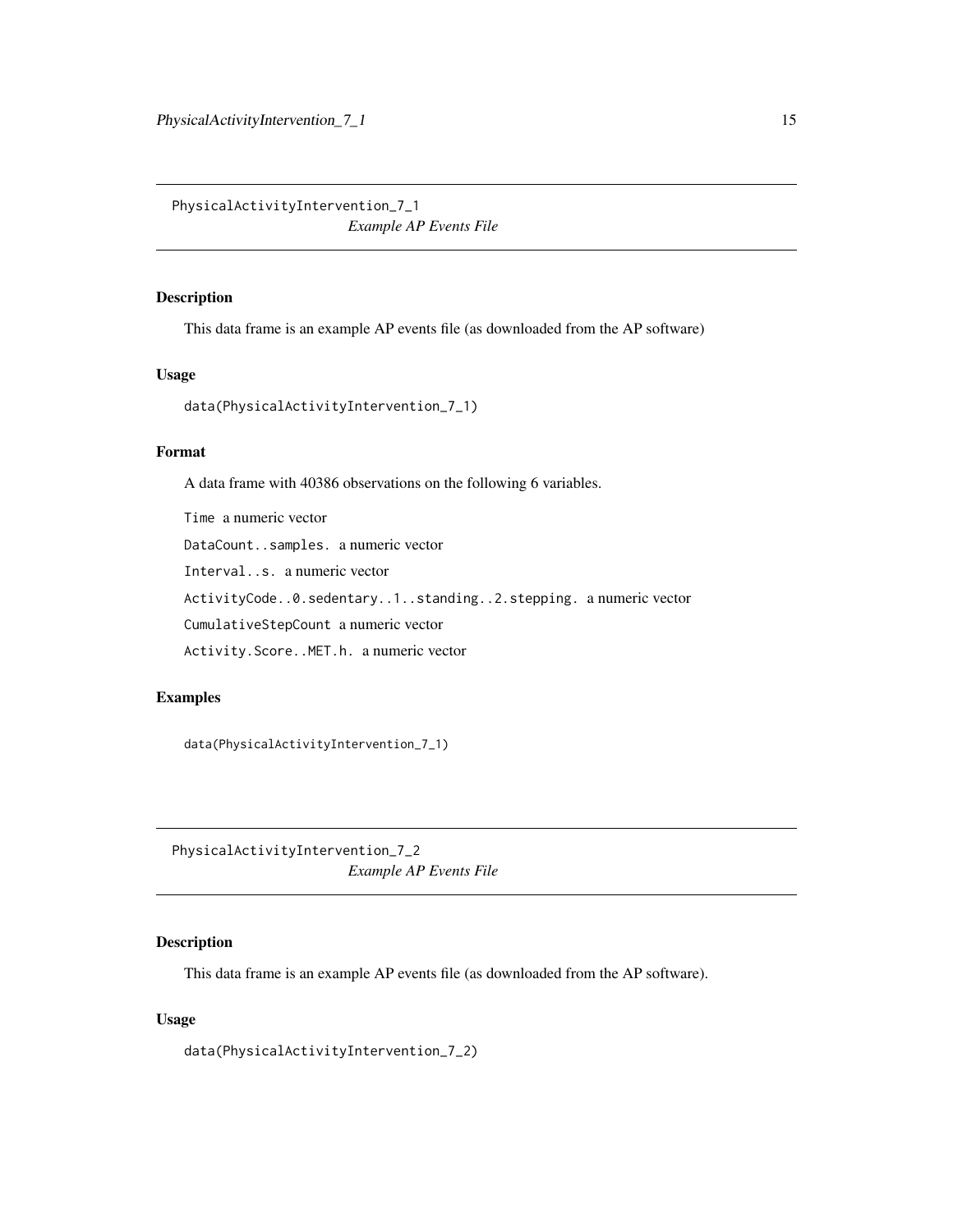## Format

A data frame with 41824 observations on the following 6 variables.

Time a numeric vector DataCount..samples. a numeric vector Interval..s. a numeric vector ActivityCode..0.sedentary..1..standing..2.stepping. a numeric vector CumulativeStepCount a numeric vector Activity.Score..MET.h. a numeric vector

## Examples

data(PhysicalActivityIntervention\_7\_2)

PhysicalActivityIntervention\_8\_1 *Example AP Events File*

#### Description

This data frame is an example AP events file (as downloaded from the AP software).

#### Usage

data(PhysicalActivityIntervention\_8\_1)

#### Format

A data frame with 60113 observations on the following 6 variables.

Time a numeric vector

DataCount..samples. a numeric vector

Interval..s. a numeric vector

ActivityCode..0.sedentary..1..standing..2.stepping. a numeric vector

CumulativeStepCount a numeric vector

Activity.Score..MET.h. a numeric vector

#### Examples

data(PhysicalActivityIntervention\_8\_1)

<span id="page-15-0"></span>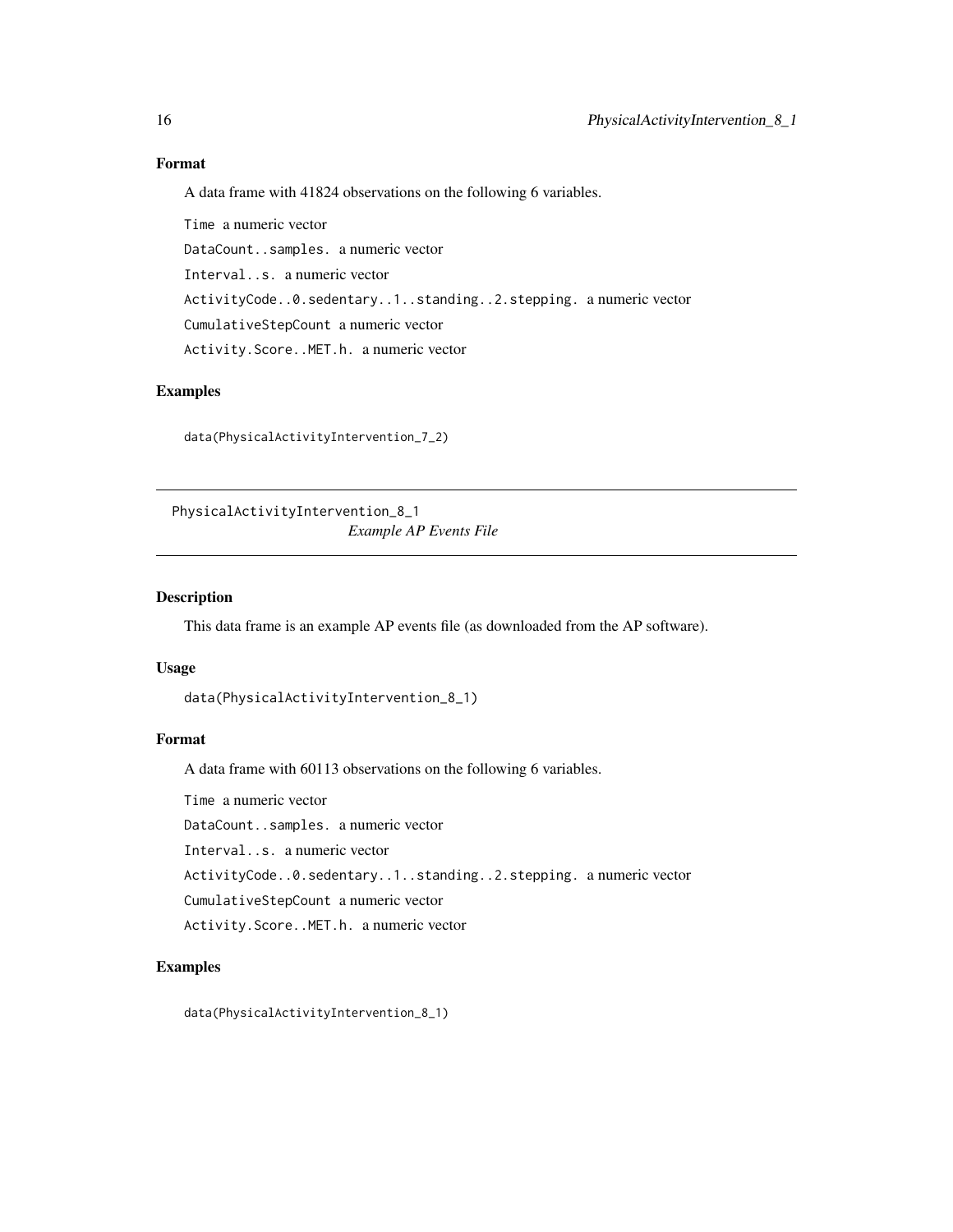<span id="page-16-0"></span>PhysicalActivityIntervention\_8\_2 *Example AP Events File*

## Description

This data frame is an example AP events file (as downloaded from the AP software).

#### Usage

```
data(PhysicalActivityIntervention_8_2)
```
## Format

A data frame with 45991 observations on the following 6 variables.

Time a numeric vector DataCount..samples. a numeric vector Interval..s. a numeric vector ActivityCode..0.sedentary..1..standing..2.stepping. a numeric vector CumulativeStepCount a numeric vector Activity.Score..MET.h. a numeric vector

## Examples

data(PhysicalActivityIntervention\_8\_2)

process.AP *Process AP Data*

#### Description

This function processes multiple AP events files for multiple subjects/visits in a given study. This function uses all other functions included in the package "process.AP" to read in all AP events files saved in a given directory and estimate physical activity and sedentary behavior variables. Three files are created and saved to the specified directory 1) Sleep Wake Wear Table, 2) Results Table and 3) Mean Table

#### Usage

process.AP(directory, name.of.log.subjects, name.of.log.bed, name.of.log.on.off)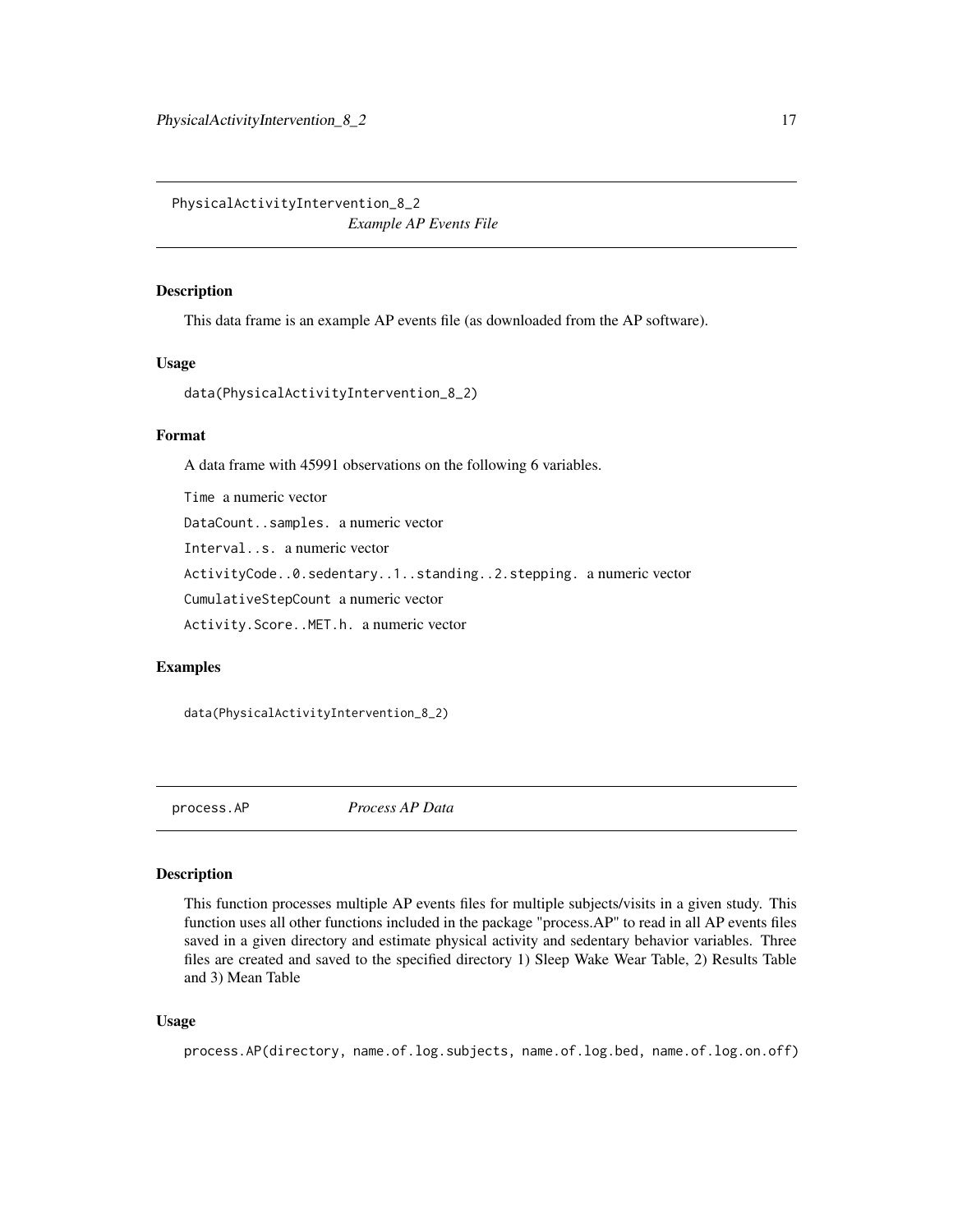#### Arguments

| directory            | character string identifying the path to the working directory.                |
|----------------------|--------------------------------------------------------------------------------|
| name.of.log.subjects |                                                                                |
|                      | character string identifying the name of the log of subjects                   |
| name.of.log.bed      |                                                                                |
|                      | character string identifying the name of the bed log. Default value is NULL    |
| name.of.log.on.off   |                                                                                |
|                      | character string identifying the name of the on/off log. Default value is NULL |
|                      |                                                                                |

#### Details

AP events files must be saved using the following naming convention - "study name\_subject id\_visit.csv". For example, if study name = "Physical Activity Intervention", subject  $id = 1$ , visit = 3 the events file is named "Physical Activity Intervention\_1\_3.csv". bed log and on/off log do not need to be provided. Results will be estimated from all AP data (e.g. sleep time and off time will be included in analyses) - results and sleep wake wear table will indicate no valid logs were provided. If logs are provided, they must be in the exact format of the example logs provided with this package. Example logs may be loaded into R and exported to the specified working directory (see Examples). These files should serve as templates for the user to create their own logs.

#### Value

Results Table - A .csv file generated and saved in the specified directory. The file contains the following variables estimated per day device was worn. 1) study - name of study 2) sub - subject ID 3) visit - visit ID 4) date - date of wear 5) hours.awake.worn - number of hours subject was awake and wearing the device 6) met.hours - total met hours 7) step.count - total step count 8) sed.mins - number of minutes spent sitting 9) stand.mins - number of minutes spent standing 10) step.mins - number of minutes spent stepping 11) lit.mins - number of minutes spent in light intensity (1.5- 2.99) physical activity 12) mvpa.mins - number of minutes spent in moderate-to-vigorous intensity  $(>=3$  METs) activity 13) breaks - number of breaks from sedentary time 14) break.rate - breaks per sedentary hour 15) guideline.minutes - number of minutes spent in bouts of activity that qualify towards meeting the physical activity guidelines ( $>=$  3 METs and at least 10 minutes in duration) 16) num.guideline bout - number of bouts of activity that qualify towards meeting the physical activity guidelines (>= 3 METs and at least 10 minutes in duration) 17) min.in.sed.30 - number of minutes spent in sedentary bouts at least 30 minutes in duration 18) min.in.sed.60 - number of minutes spent in sedentary bouts at least 60 minutes in duration 19) percent.of.hours.awake.worn.sed - percent of waking hours sedentary 20) percent.of.hours.awake.worn.lit - percent of waking hours in light intensity activity 21) percent.of.hours.awake.worn.mvpa - percent of waking hours in mvpa

Sleep Wake Wear Table - A .csv file generated and saved in the specified directory. The file contains the following variables estimated per day device was worn. If valid bed and/or on/off logs are not provided sleep wake wear table will indicate that the logs are missing. 1) study - name of study 2) sub - subject ID 3) visit - visit ID 4) date - date of wear 5) awake.hours - total hours spent awake 6) total.sleep.hours - total hours spent asleep 7) total.wear.hours - total hours device was worn 8) non.wear.hours - total hours device was not worn 9) hours.awake.worn - total hours the device was worn while awake 10) hours.awake.not.worn - total hours the device was not worn while awake 11) hours.sleep.worn - total hours the device was worn while asleep 12) hours.sleep.not.worn - total hours the device was not worn while asleep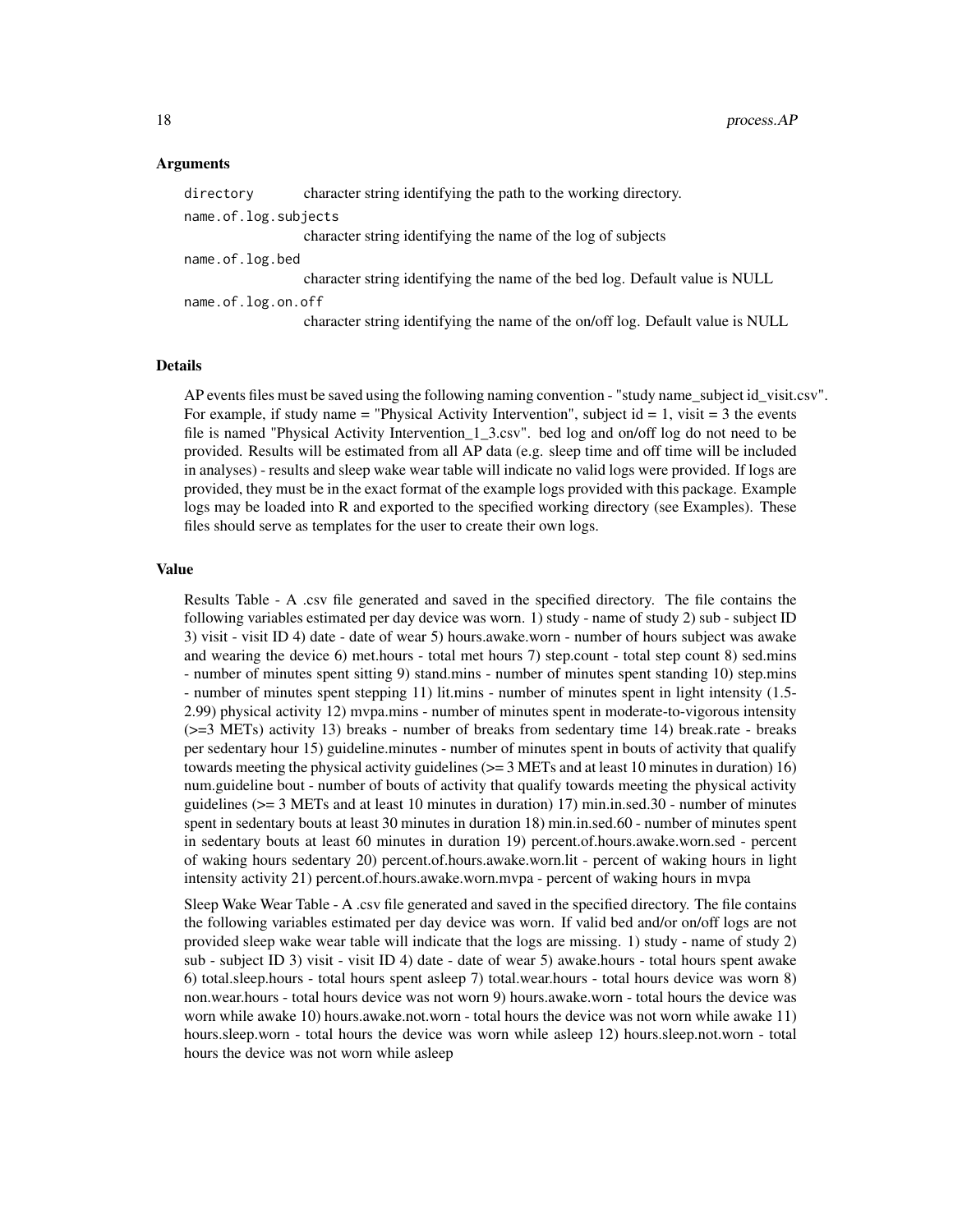<span id="page-18-0"></span>Means Table - A .csv file generated and saved in the specified directory. The file summarizes (average, sd and 95 percent CI) the variables in Results Table by subject and visit

#### Author(s)

Kate Lyden

#### Examples

## Not run:

```
# identify working directory
directory <- identifyDirectory("/Users/jsmith/Documents/InterventionStudy/")
# load example logs and export a tempaltes to working directory
data("log.subjects",package="activpalProcessing")
data("log.bed",package="activpalProcessing")
data("log.on.off",package="activpalProcessing")
write.table(log.subjects,file=paste(directory,"temp.log.subjects.csv",sep=""),sep=",",row.names=F)
write.table(log.bed,file=paste(directory,"temp.log.bed.csv",sep=""),sep=",",row.names=F)
write.table(log.on.off,file=paste(directory,"temp.log.on.off.csv",sep=""),sep=",",row.names=F)
```

```
# process AP events files saved in directory
process.AP(directory=directory, name.of.log.subjects, name.of.log.bed, name.of.log.on.off)
```
## End(Not run)

<span id="page-18-1"></span>prolonged.sed.bouts.min

*Estimate Time in Prolonged Sedentary Bouts*

#### Description

This function calculates the minutes spent in sitting/lying bouts that last at least 'n' minutes in duration. User specifies n.

#### Usage

```
prolonged.sed.bouts.min(posture, epoch = 1, n)
```
#### Arguments

| posture | posture is a vector indicating sitting $(0)$ , standing $(1)$ and stepping $(2)$                                                 |
|---------|----------------------------------------------------------------------------------------------------------------------------------|
| epoch   | numeric value indicating what epoch (in seconds) the data are in (e.g. $60 = 1$<br>minute epochs). The default value is 1 second |
| n       | n is a numeric value indicating the duration (in minutes) of prolonged sedentary<br>bouts of interest                            |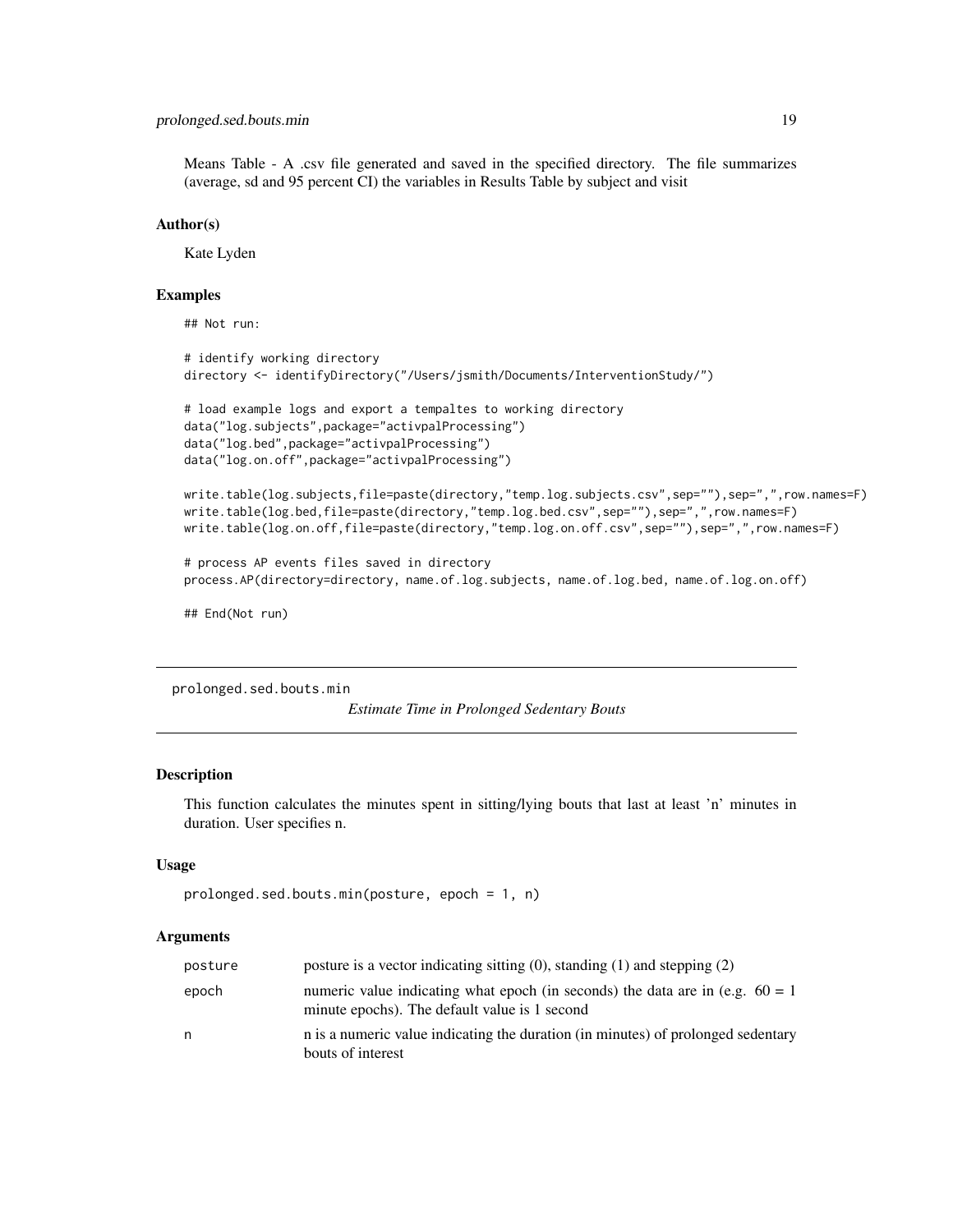## <span id="page-19-0"></span>Value

A numeric value indicating minutes spent in sedentary bouts longer than 'n' minutes in duration

#### Author(s)

John Staudenmayer

#### See Also

[prolonged.sed.bouts.num](#page-19-1)

## Examples

```
data(second.by.second.data)
posture <- second.by.second.data$ap.posture
```
# estimates minutes spent in sedentary bouts lasting at least 60 minutes prolonged.sed.bouts.min(posture,epoch=1,n=60)

<span id="page-19-1"></span>prolonged.sed.bouts.num

*Estimate The Number of Prolonged Sedentary Bouts*

## Description

This function calculates the number of sitting/lying bouts that last at least 'n' minutes in duration. User specifies n.

#### Usage

prolonged.sed.bouts.num(posture, epoch = 1, n)

## Arguments

| posture | posture is vector indicating sitting $(0)$ , standing $(1)$ and stepping $(2)$ .                                                 |
|---------|----------------------------------------------------------------------------------------------------------------------------------|
| epoch   | numeric value indicating what epoch (in seconds) the data are in (e.g. $60 = 1$<br>minute epochs). The default value is 1 second |
| n.      | n is a numeric value indicating the duration (in minutes) of prolonged sedentary<br>bouts of interest                            |

## Value

A numeric value indicating the number of sedentary bouts longer than 'n' minutes in duration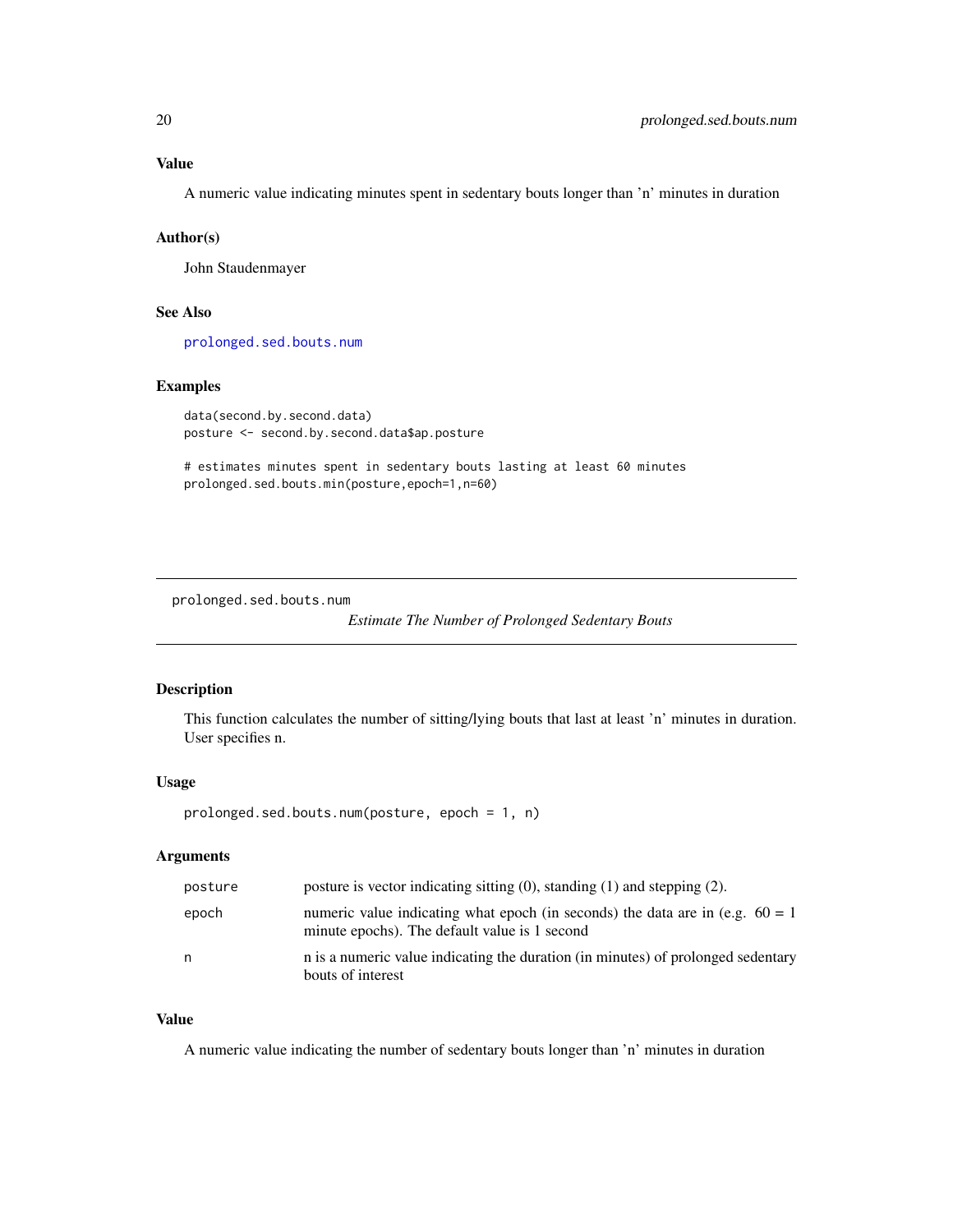<span id="page-20-0"></span>second.by.second 21

#### Author(s)

John Staudenmayer

#### See Also

[prolonged.sed.bouts.min](#page-18-1)

#### Examples

```
data(second.by.second.data)
posture <- second.by.second.data$ap.posture
```
# estimate number of sedentary bouts lasting at least 60 minutes prolonged.sed.bouts.num(posture,epoch=1,n=60)

second.by.second *Convert AP Events File to a Second-By-Second File*

#### Description

This function converts the AP Events file to a second-by-second data frame. The AP Events file must be a data frame in the format produced by the function activpal.file.reader.

#### Usage

```
second.by.second(data)
```
#### Arguments

data Data is a data frame in the format produced by the function activpal.file.reader.

#### Details

This function works on AP Events files read in by activpal.file.reader.

#### Value

data frame with 9 variables in second-by-second epochs: 1) time = date and time stamps beginning at start of recording and ending at last recording 2) date = date stamp beginning at first day of recording and ending at last day of recording recording, 3) ap.posture = posture  $0 =$  sitting,  $1 =$ standing,  $3 =$  stepping 4) mets = met value 5) met.hours = met value expressed as met.hour (e.g. mets/3600) 6) steps = cumulative step count 7) fifteen.sec.mets = 15 second epoch met value (e.g. average met value over 15 seconds) 8) one.min.mets = 60 second epoch met value (e.g. average met value over 60 seconds) 9) num.events = numeric value indicating which event this second of data corresponds to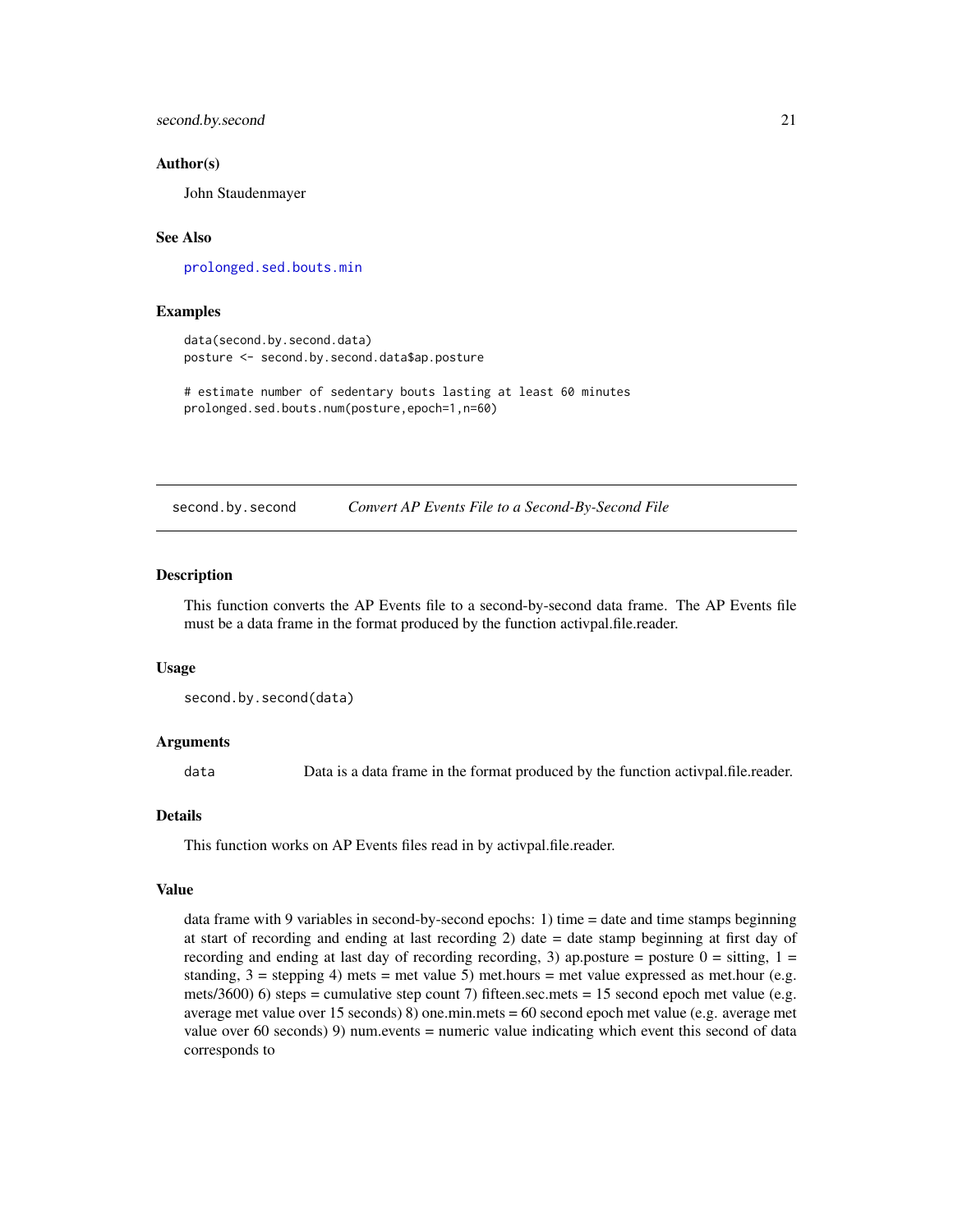#### Author(s)

John Staudenmayer, Kate Lyden

#### See Also

[activpal.file.reader](#page-1-1) [julian](#page-0-0)

#### Examples

## Not run: data <- activpal.file.reader(file.name.and.path)

second.by.second(data)

## End(Not run) data(events.data) second.by.second(events.data)

second.by.second.data *Second-by-second data frame*

#### Description

This data frame is an example of the data frame generated when the function second.by.second is applied to an activpal events file

#### Usage

data(second.by.second.data)

## Format

A data frame with 696444 observations on the following 9 variables.

time a factor vector

date a factor vector

ap.posture a integer vector

mets a numeric vector

met.hours a numeric vector

steps a integer vector

fifteen.sec.mets a numeric vector

one.min.mets a numeric vector

num.events a integer vector

<span id="page-21-0"></span>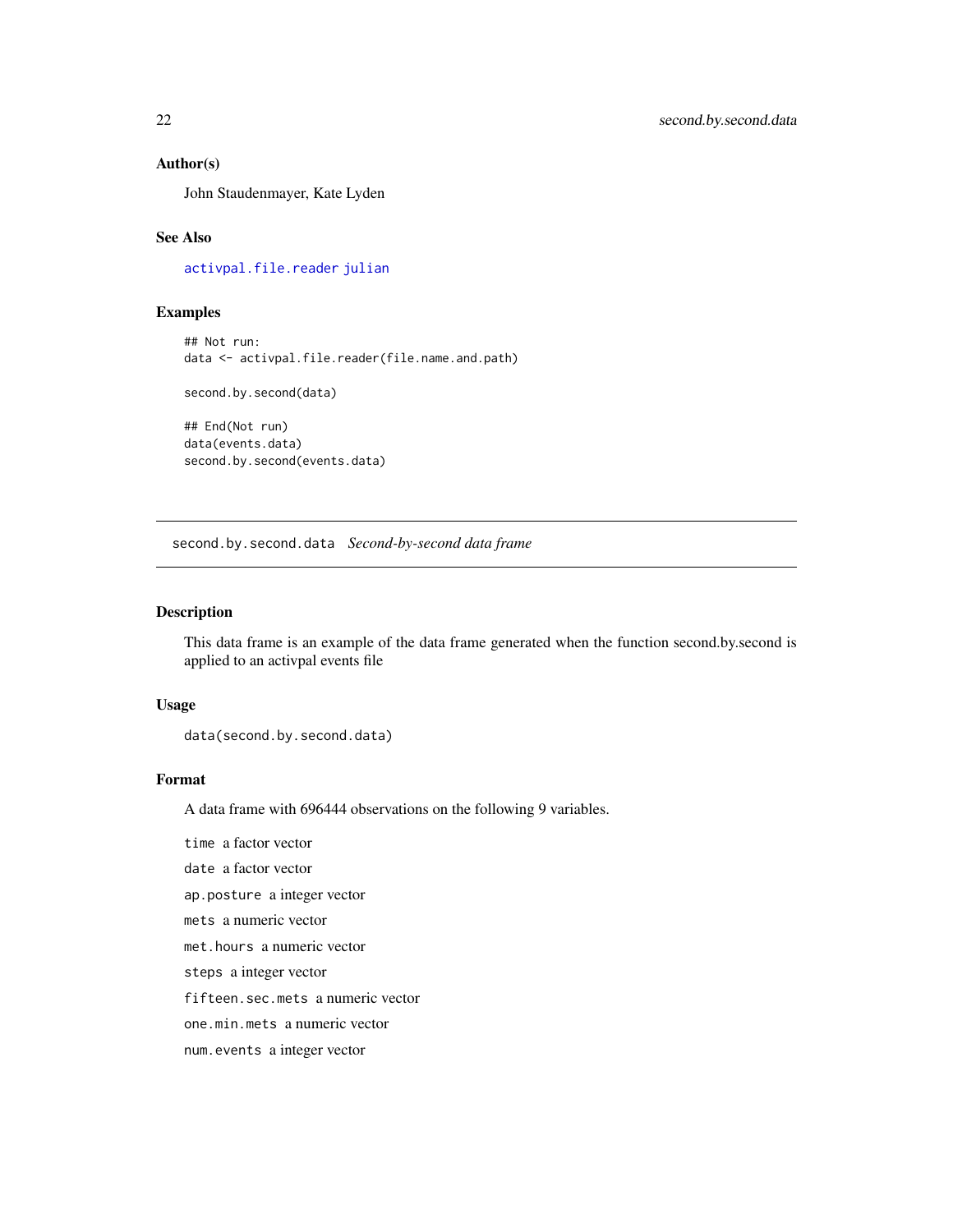#### <span id="page-22-0"></span>sed.min.AP 23

## Details

Example of file generated by second.by.second function

#### Examples

```
# load data
data("second.by.second.data",package="activpalProcessing")
```
<span id="page-22-1"></span>

sed.min.AP *Estimate Time in Sedentary*

#### Description

This function to calculates the minutes spent sitting/lying.

#### Usage

sed.min.AP(posture, epoch = 1)

#### Arguments

| posture | posture is a vector indicating sitting $(0)$ , standing $(1)$ and stepping $(2)$ |
|---------|----------------------------------------------------------------------------------|
| epoch   | numeric value indicating what epoch (in seconds) the data are in (e.g. $60 = 1$  |
|         | minute epochs). The default value is 1 second                                    |

## Details

The default settings of the AP assign a met value of 1.25 to sitting, 1.4 to standing and estimates a met value for stepping activities. Cadence is used to estimate mets for stepping. With these settings all standing activity will be considered sedentary (e.g. < 1.5 mets). In the second-by-second function in this package standing met values are changed to 1.5 so that standing is considered a light intensity activity. Thus the only events considered sedentary are sitting/lying events

#### Value

a numeric value indicating minutes spent sedentary

#### Author(s)

Kate Lyden

## See Also

[lit.min.AP](#page-8-1) [mvpa.min.AP](#page-12-1) [stand.min.AP](#page-23-1) [step.min.AP](#page-24-1)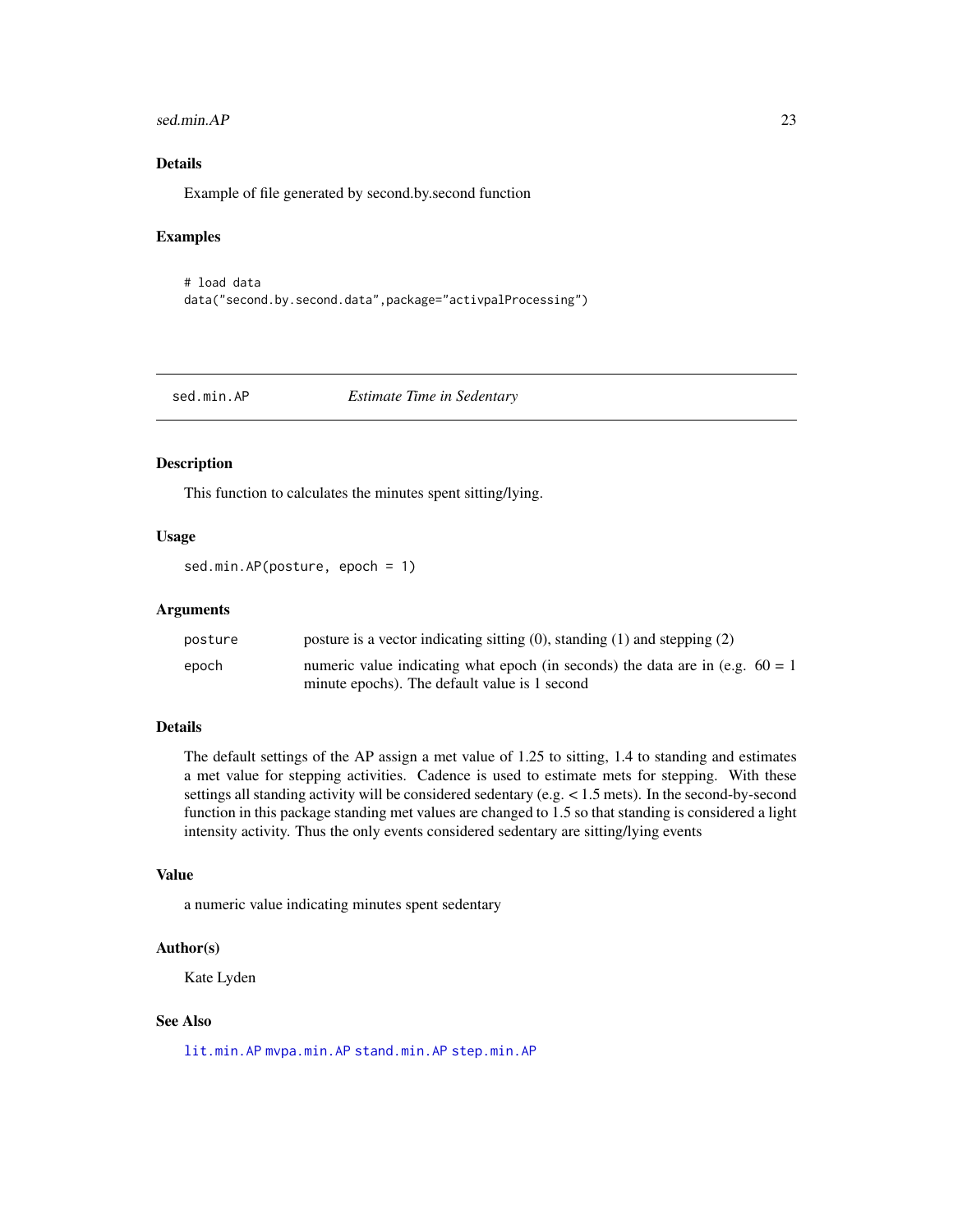## Examples

```
data(second.by.second.data)
posture <- second.by.second.data$ap.posture
sed.min.AP(posture,epoch=1)
# summarize by date
tapply(second.by.second.data$ap.posture, second.by.second.data$date, sed.min.AP,epoch=1)
```
<span id="page-23-1"></span>stand.min.AP *Estimate Time Spent Standing*

## Description

This function to calculates the hours spent standing

## Usage

```
stand.min.AP(posture, epoch = 1)
```
## Arguments

| posture | posture is vector indicating sitting $(0)$ , standing $(1)$ and stepping $(2)$                                                   |
|---------|----------------------------------------------------------------------------------------------------------------------------------|
| epoch   | numeric value indicating what epoch (in seconds) the data are in (e.g. $60 = 1$<br>minute epochs). The default value is 1 second |

## Value

a numeric value indicating hours spent standing

#### Author(s)

Kate Lyden

#### See Also

[sed.min.AP](#page-22-1) [step.min.AP](#page-24-1)

#### Examples

```
data(second.by.second.data)
posture <- second.by.second.data$ap.posture
```

```
stand.min.AP(posture,epoch=1)
```
# summarize by date tapply(second.by.second.data\$ap.posture, second.by.second.data\$date, stand.min.AP,epoch=1)

<span id="page-23-0"></span>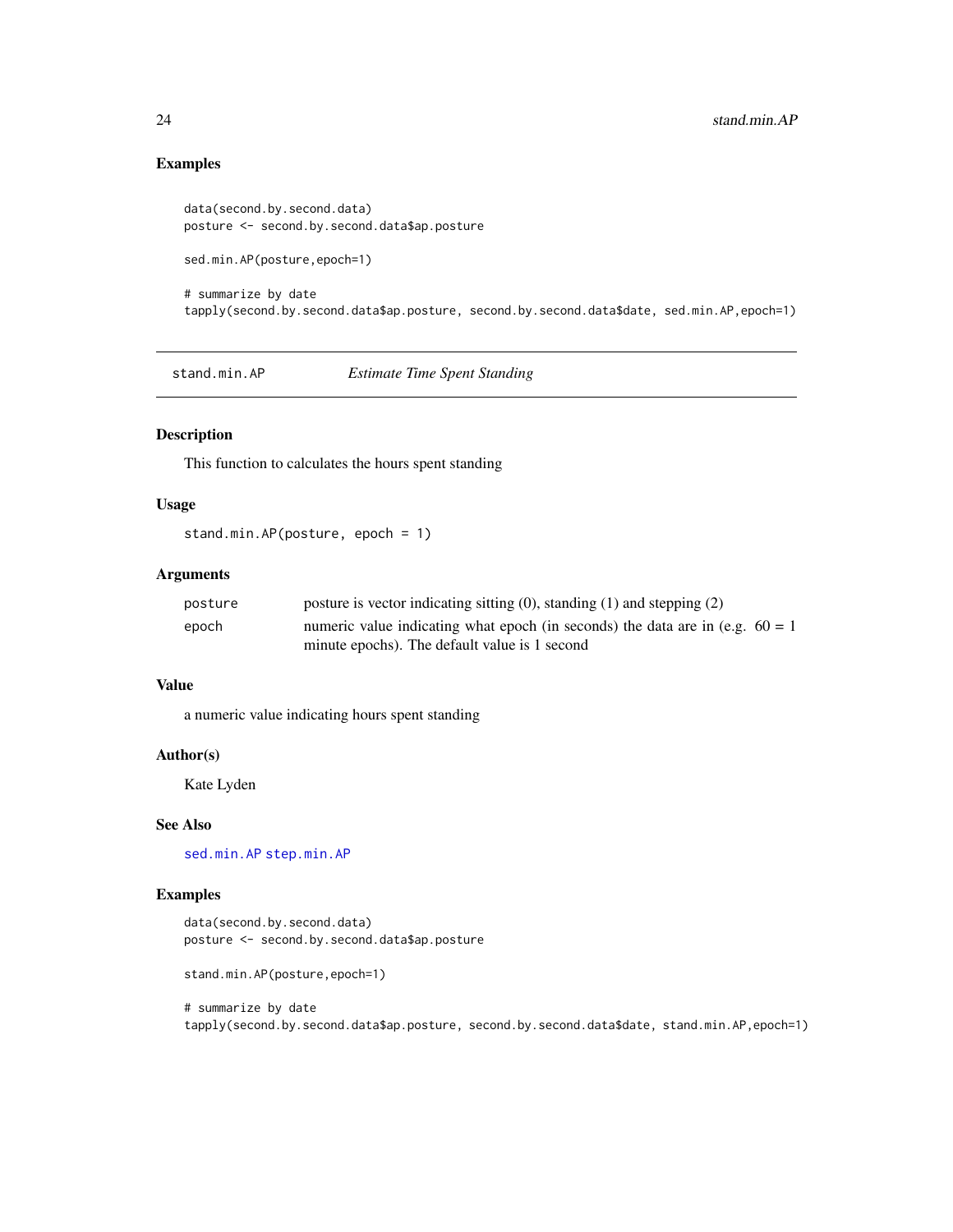<span id="page-24-1"></span><span id="page-24-0"></span>

## Description

This function to calculates the hours spent stepping

#### Usage

```
step.min.AP(posture, epoch = 1)
```
## Arguments

| posture | posture is a vector indicating sitting $(0)$ , standing $(1)$ and stepping $(2)$                                                 |
|---------|----------------------------------------------------------------------------------------------------------------------------------|
| epoch   | numeric value indicating what epoch (in seconds) the data are in (e.g. $60 = 1$<br>minute epochs). The default value is 1 second |

## Value

a numeric value indicating hours spent stepping

#### Author(s)

Kate Lyden

## See Also

[sed.min.AP](#page-22-1) [stand.min.AP](#page-23-1)

## Examples

data(second.by.second.data) posture <- second.by.second.data\$ap.posture

```
step.min.AP(posture,epoch=1)
```
# summarize by date tapply(second.by.second.data\$ap.posture, second.by.second.data\$date,step.min.AP,epoch=1)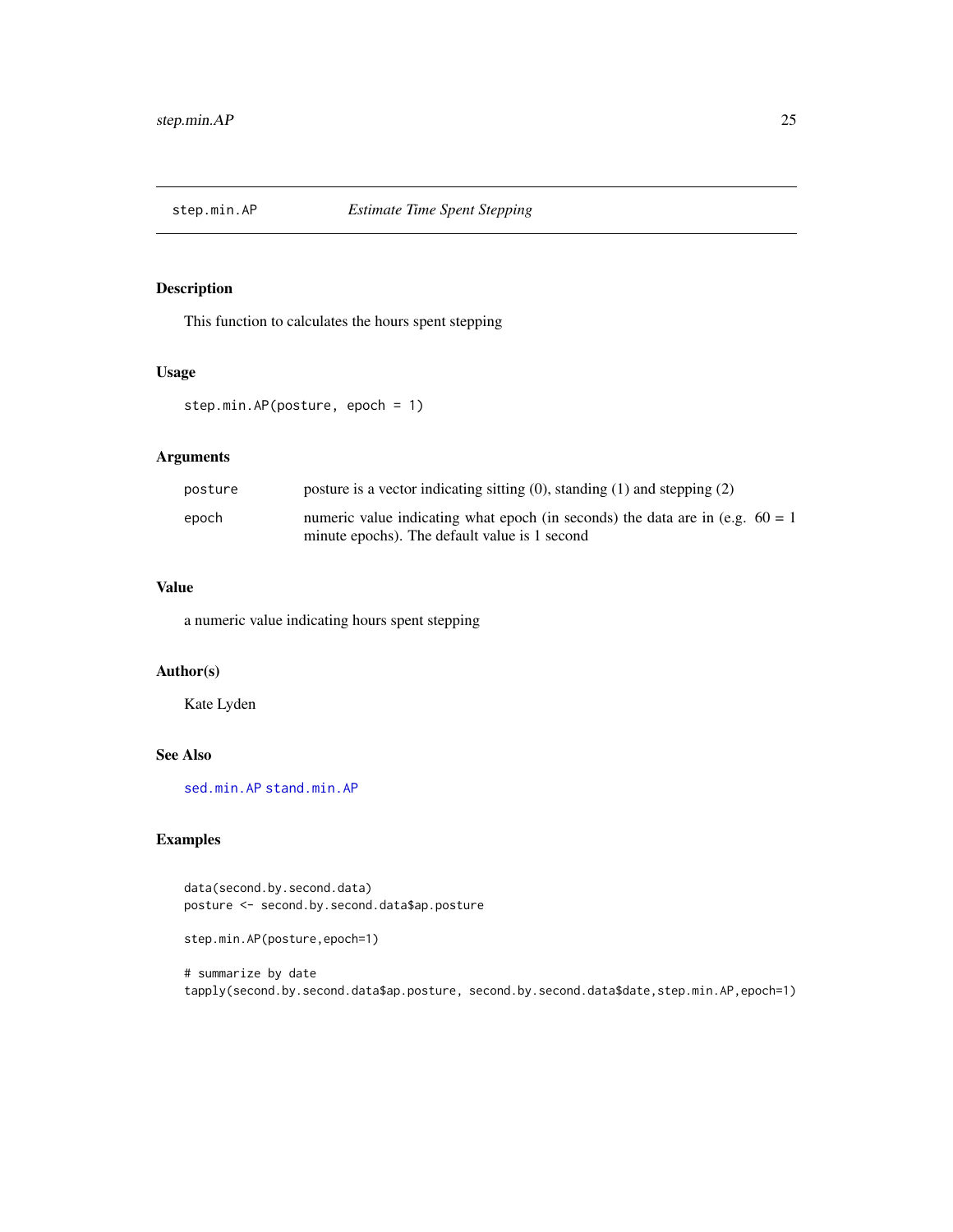wake *Read in bed log and Identify Wake/Sleep Times in Second-by-Second AP Events File*

## Description

This function reads in bed log and marks wake/sleep time in sec-by-second file. Bed log must be in correct format. A column named "wake" will be added to the second-by-second file. 1 indicates the participant is awake and 0 indicates the participant is sleeping.

#### Usage

```
wake(directory = directory, id, visit, name.of.log.bed, data)
```
## Arguments

| directory       | Directory is a character string identifying the path to the working directory. De-<br>fault value is directory                                     |  |
|-----------------|----------------------------------------------------------------------------------------------------------------------------------------------------|--|
| name.of.log.bed |                                                                                                                                                    |  |
|                 | Character string identifying the name of the bed log                                                                                               |  |
| id              | Character string identifying the id of the subject of interest. This argument<br>should correspond to the id used in the bed log                   |  |
| visit           | Character string identifying the visit of interest for the subject. This argument<br>should correspond to the visit identifier used in the bed log |  |
| data            | data is the second-by-second AP events file                                                                                                        |  |

## Value

A data frame with the column "wake" added to the sec-by-sec AP events file

#### Note

Follow the example bed log provided with this package (log.bed)

## Author(s)

Kate Lyden

## Examples

```
## Not run:
on.off(directory,id,visit,log.bed,data)
```
## End(Not run)

<span id="page-25-0"></span>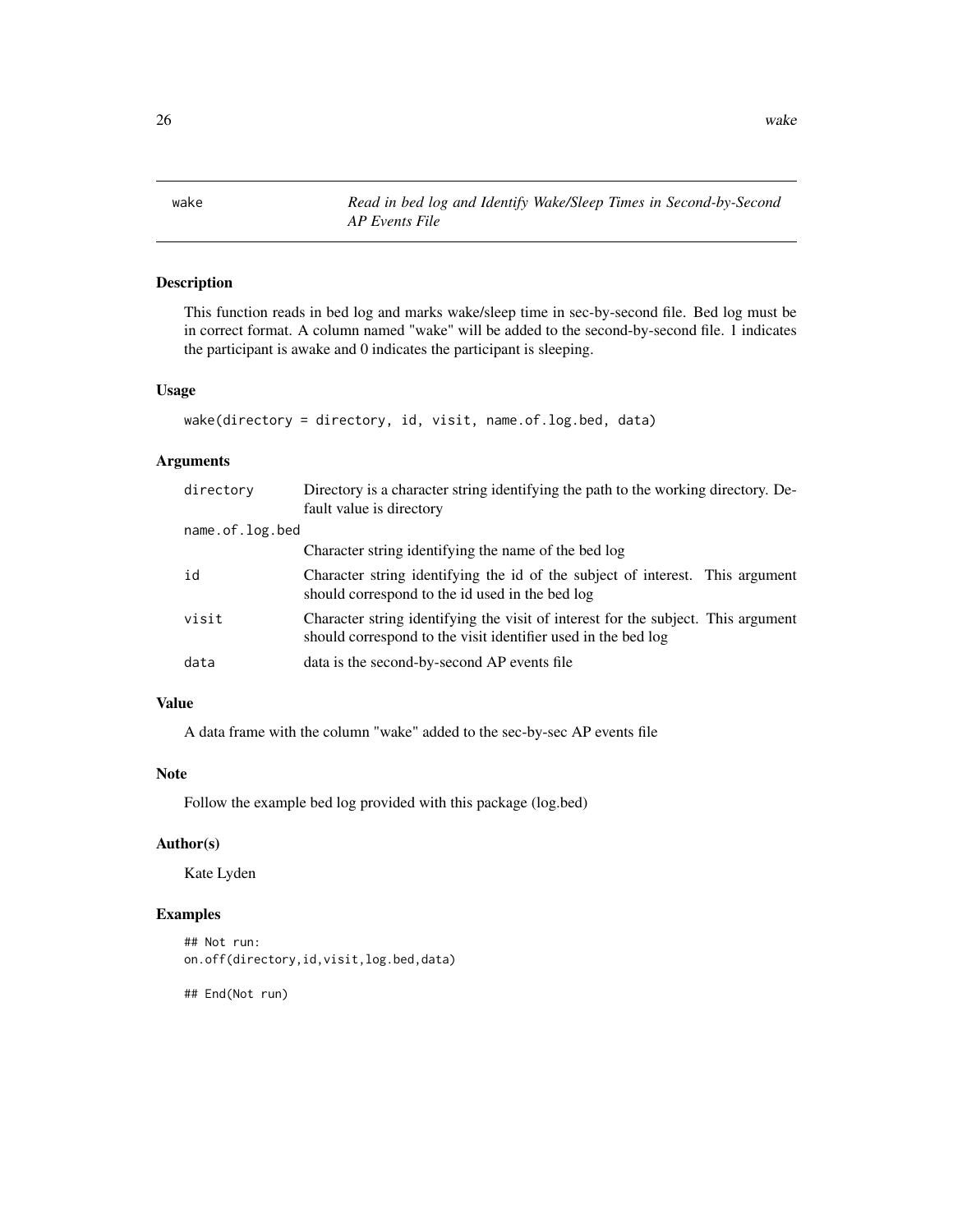# <span id="page-26-0"></span>Index

∗Topic activity guideline.bouts.min, [4](#page-3-0) guideline.bouts.num, [5](#page-4-0) mvpa.min.AP, [13](#page-12-0) ∗Topic activpal activpal.file.reader, [2](#page-1-0) ∗Topic bed wake, [26](#page-25-0) ∗Topic breaks breaks.AP, [3](#page-2-0) ∗Topic datasets events.data, [4](#page-3-0) log.bed, [10](#page-9-0) log.on.off, [11](#page-10-0) log.subjects, [12](#page-11-0) PhysicalActivityIntervention\_7\_1, [15](#page-14-0) PhysicalActivityIntervention\_7\_2, [15](#page-14-0) PhysicalActivityIntervention\_8\_1, [16](#page-15-0) PhysicalActivityIntervention\_8\_2, [17](#page-16-0) second.by.second.data, [22](#page-21-0) ∗Topic events activpal.file.reader, [2](#page-1-0) ∗Topic extrapolate second.by.second, [21](#page-20-0) ∗Topic library identifyDirectory, [6](#page-5-0) ∗Topic light lit.min.AP, [9](#page-8-0) ∗Topic loop process.AP, [17](#page-16-0) ∗Topic mvpa guideline.bouts.min, [4](#page-3-0) guideline.bouts.num, [5](#page-4-0) ∗Topic off time on.off, [14](#page-13-0)

∗Topic process process.AP, [17](#page-16-0) ∗Topic sedentary prolonged.sed.bouts.num, [20](#page-19-0) sed.min.AP, [23](#page-22-0) ∗Topic sitting prolonged.sed.bouts.min, [19](#page-18-0) prolonged.sed.bouts.num, [20](#page-19-0) ∗Topic sit sed.min.AP, [23](#page-22-0) ∗Topic sleep wake, [26](#page-25-0) ∗Topic steps step.min.AP, [25](#page-24-0) ∗Topic study identifyStudy, [7](#page-6-0) ∗Topic subject identifySubjects, [7](#page-6-0) ∗Topic transitions breaks.AP, [3](#page-2-0) ∗Topic upright stand.min.AP, [24](#page-23-0) ∗Topic visits identifyVisits, [8](#page-7-0) ∗Topic wear time on.off, [14](#page-13-0) activpal.file.reader, [2,](#page-1-0) *[22](#page-21-0)* breaks.AP, [3](#page-2-0) events.data, [4](#page-3-0) guideline.bouts.min, [4,](#page-3-0) *[6](#page-5-0)* guideline.bouts.num, *[5](#page-4-0)*, [5](#page-4-0) identifyDirectory, [6](#page-5-0) identifyStudy, [7](#page-6-0) identifySubjects, [7](#page-6-0) identifyVisits, [8](#page-7-0)